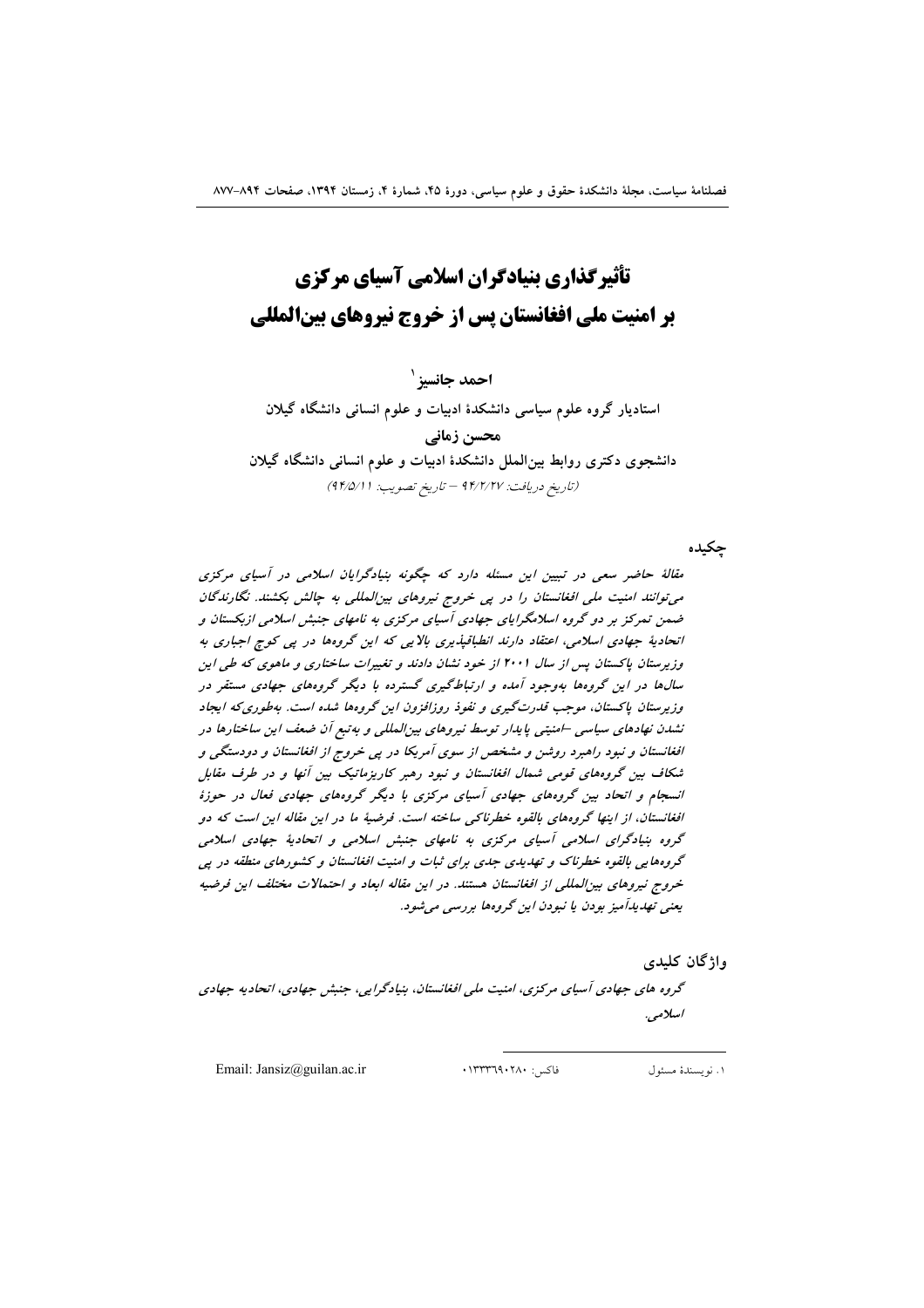یس از فرویاشی اتحاد جماهیر شوروی در پایان سال ۱۹۹۱م (اَذرماه ۱۳۷۰) و ورود کشورهای آسیای مرکزی به عرصهٔ بینالمللی بهعنوان بازیگران مستقل آسیای مرکزی و کشورهای آن به موضوع مهمی در محافل سیاسی و علمی تبدیل شدند، بهطوریکه قرار گرفتن در مرکز آسیا و قلب اوراسیا و همچنین در تقاطع فرهنگهای گوناگون (ترکی، عربی، اروپایی، چینی و ایرانی) به اهمیت ژئوپلیتیکی این منطقه افزوده بود. در این دوران گذار دولتهای منطقه با مسائل پیچیده از جمله روند دولت – ملتسازی چالشهای اقتصادی و بحرانهای زیستمحیطی معضلات مردمسالاری و حقوق بشر جرایم فراملی، قاچاق مواد مخدر، فساد اداری، چالشهای تمامیت ارضی و درگیریهای قومی و سرانجام احیای دوبارهٔ گرایشهای اسلامی دست به گریبان بودند. در این میان پدیدهٔ اسلامگرایی در آسیای مرکزی از اهمیت شایان توجهی برخوردار است (احتشامی، ۱۳۸۱ : ۴۵) و نگرانبهای زیادی در مورد نقش و جایگاه اسلام و گروههای اسلامی در حیات سیاسی، اقتصادی و اجتماعی جمهوریهای آسیای مرکزی وجود داشت. احیای دوبارهٔ گرایشهای اسلامی بهطور عام و بنیادگرایی بهطور خاص سبب بروز تحولات جدیدی در منطقه شده است. در این مقاله در پی بررسی علل گرایشهای بنیادگرایی اسلامی در منطقهٔ آسیای مرکزی نیستیم، بلکه عنوان میکنیم متغیر اسلام و اسلام بنیادگرایانه از متغیرهای تأثیرگذار در تحولات سیاسی⊣جتماعی کشورهای آسیای مرکزی طی این سال0ها بوده است، بهطوریکه موجب بهوجود آمدن احزاب و گروههای بعضاً اسلامی از نوع بنیادگرایانهٔ آن شده است که خواستار اجرای قوانین شریعت و ایجاد خلافت اسلامی بودهاند (خسروی، ۱۳۸۵ :۷۴). در این مقاله بیشتر روی دو گروه عمدهٔ جهادی ازبکستان به نامهای جنبش اسلامی ازبکستان<sup>۱</sup> و اتحادیهٔ جهادی اسلامی<sup>۲</sup> متمرکز شدهایم. دلیل انتخاب این دو گروه بنیادگرا از کشور ازبکستان وجود بیشترین جمعیت (حدود ۲۷ میلیون نفر) مسلمان و بیشترین تعداد مسلمانان نسبت به دیگر کشورهای آسیای مرکزی بوده است. ازبکستان در بین کشورهای آسیای مرکزی یکنواختترین جمعیت مسلمان را دارد. مذهب بیشتر مردم سنی حنفی است. اسلام عامل مهمی در زندگی روزمرهٔ مردم ازبکستان بهحساب میآید. بهطوری که سیاست، اقتصاد، فرهنگ و تاریخ این کشور را تحت تأثیر قرار داده است (همان). از طرف دیگر دلیل انتخاب دو گروه جنبش اسلامی و اتحادیهٔ جهادی این است که این دو گروه از افراطی ترین گروهها در منطقهٔ آسیای مرکزی با ارتباطات گسترده با مسلمانان از کشورهای مختلف مثل روسیه، پاکستان، آلمان، فرانسه، انگلستان، چین، ترکیه و هند بودهاند که توانایی

- 1. Islamic Movement of Uzbekistan (IMU)
- 2. Islamic Jihadism of Union (IJU)

#### مقدمه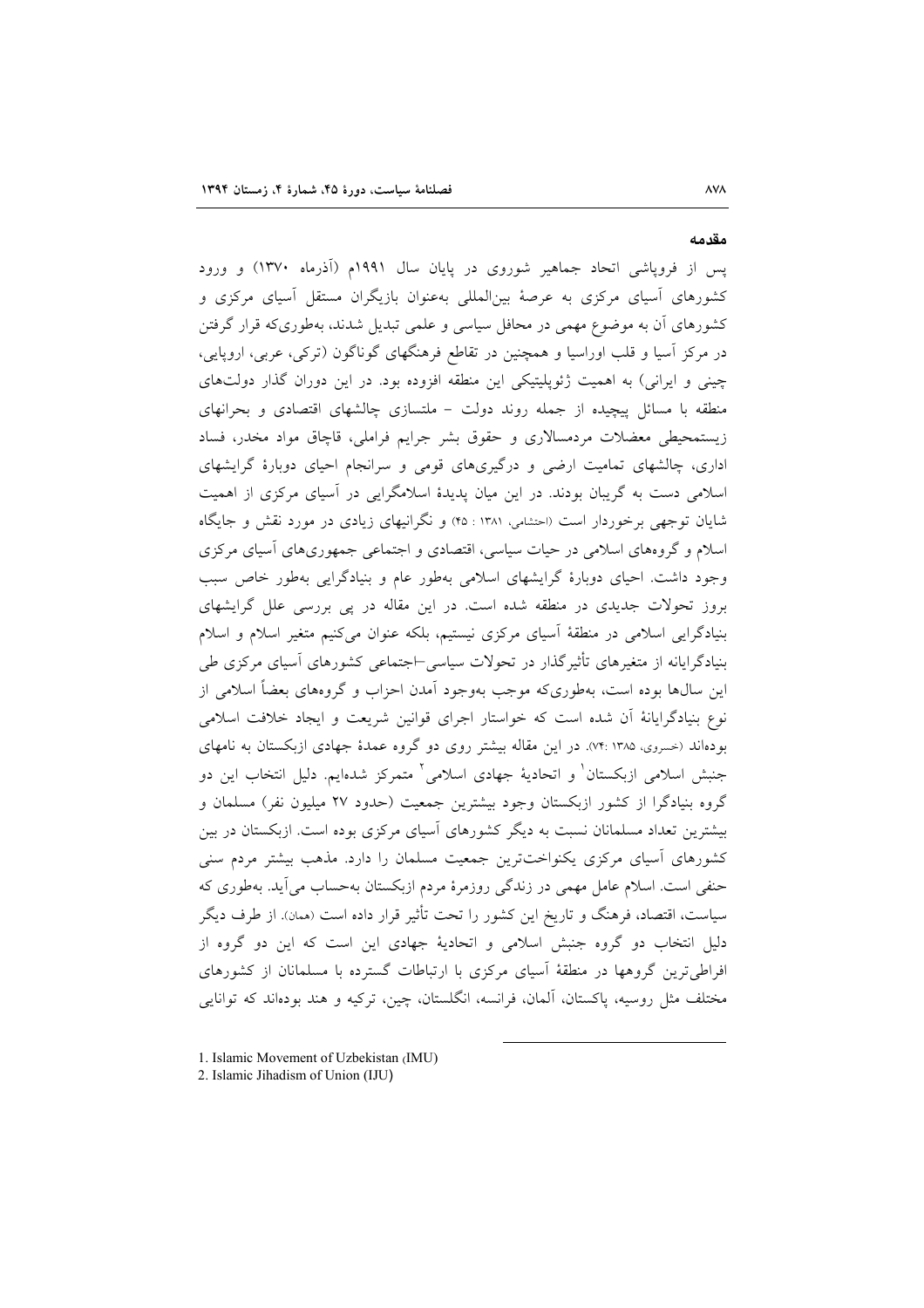انجام اموری مثل تبلیغات، استخدام، جمع[وری کمک و عملیات تروریستی در دورترین نقاط از وزیرستان پاکستان گرفته تا اتحادیهٔ اروپا و جنوب اسیا و ایالات متحده را داراست که نشاندهندهٔ توانایی عملیاتی این گروهها در مقیاس جهانی است. این دو گروه با نشان دادن قدرت انطباقپذیری بالا بهخصوص پس از سال ۲۰۰۱ (حملهٔ نیروهای ائتلاف به افغانستان) و سقوط حکومت طالبان و به رغم از دست دادن پشتوانهٔ مالی و لجستیکی و فکری خود توانستهاند با بازیابی مجدد خود در منطقه وزیرستان پاکستان و تغییر در منابع درآمدی و ارتباط گیری گسترده با سایر گروههای بنیادگرای اسلامی مثل طالبان پاکستان و شبکهٔ حقانی، لشکر جنگهوی ظهور مجدد و عملیات گستردهای در خلال این سال&ا داشته است. سؤال این مقاله این است که تهدید گروههای اسلامی بنیادگرای مذکور بر ثبات و امنیت افغانستان و کشورهای منطقه در پی خروج نیروهای بین|لمللی چقدر جدی است و فرضیهٔ مقاله بر تهدیدآمیز بودن این گروهها صحه میگذارد که در ادامه ابعاد و احتمالات مختلف بررسی مىشود.

### چارچوب نظری

بنیادگرایی بهطور جوهری به معنای محور قرار دادن مفاهیم حداکثری دین یا یک ایدئولوژی در تمام شئون اندیشه و سبک زندگی است. در حقیقت واژهٔ بنیادگرایی به معنای بازگشت به اصولی است که اساس یک ایدئولوژی محسوب میشود. این اصطلاح بهطور خاص به هر گروه بستهٔ ایدئولوژیک گفته میشود که حاضر نیست با گروه ایدئولوژیک بزرگتری که خود از درون آن برخاسته است، ادغام شود. بر این اساس که اصول بنیادین که گروه ایدئولوژیک بزرگتر براساس آن پایهگذاری شده است، فاسد شده یا جای خود را به اصل دیگری که مخالف ماهیت آن هستند داده است. در همین زمینه بنیادگرایی اسلامی به معنای پایبندی به اصول بنیادی اسلام است؛ برداشت رایجی که امروزه در بیشتر جوامع مسلمان رواج دارد (فرجی راد وخوانساری،۱۳۹۰، ۵۱: می برداشتی که در غرب از بنیادگرایی اسلامی وجود دارد، برای توصیف افراد و گروههای مسلمانی از اسلامگرایی بهعنوان یک ایدئولوژی سیاسی که خواستار جایگزینی قوانین سکولار دولتی با قوانین اسلامی و اجرای قوانین شریعت و ایجاد خلافت اسلامی و سرنگون کردن خشونتأمیز دولتهای سکولار یا حتی حمایت از تروریسم اسلامی باشند، نام برده میشود. بهطوریکه بنیادگرایی اسلامی بهعنوان یک جریان تندرو مدعی بازگشت به اسلام راستین و عدم سازش با دنیای مدرن در صحنهٔ داخلی کشورها و همچنین در روابط بینالملل بهعنوان یک تهدید و رقیب جدی در جوامع کنونی تبدیل شده است (احتشامی، ۱۳۸۱: ۱۲).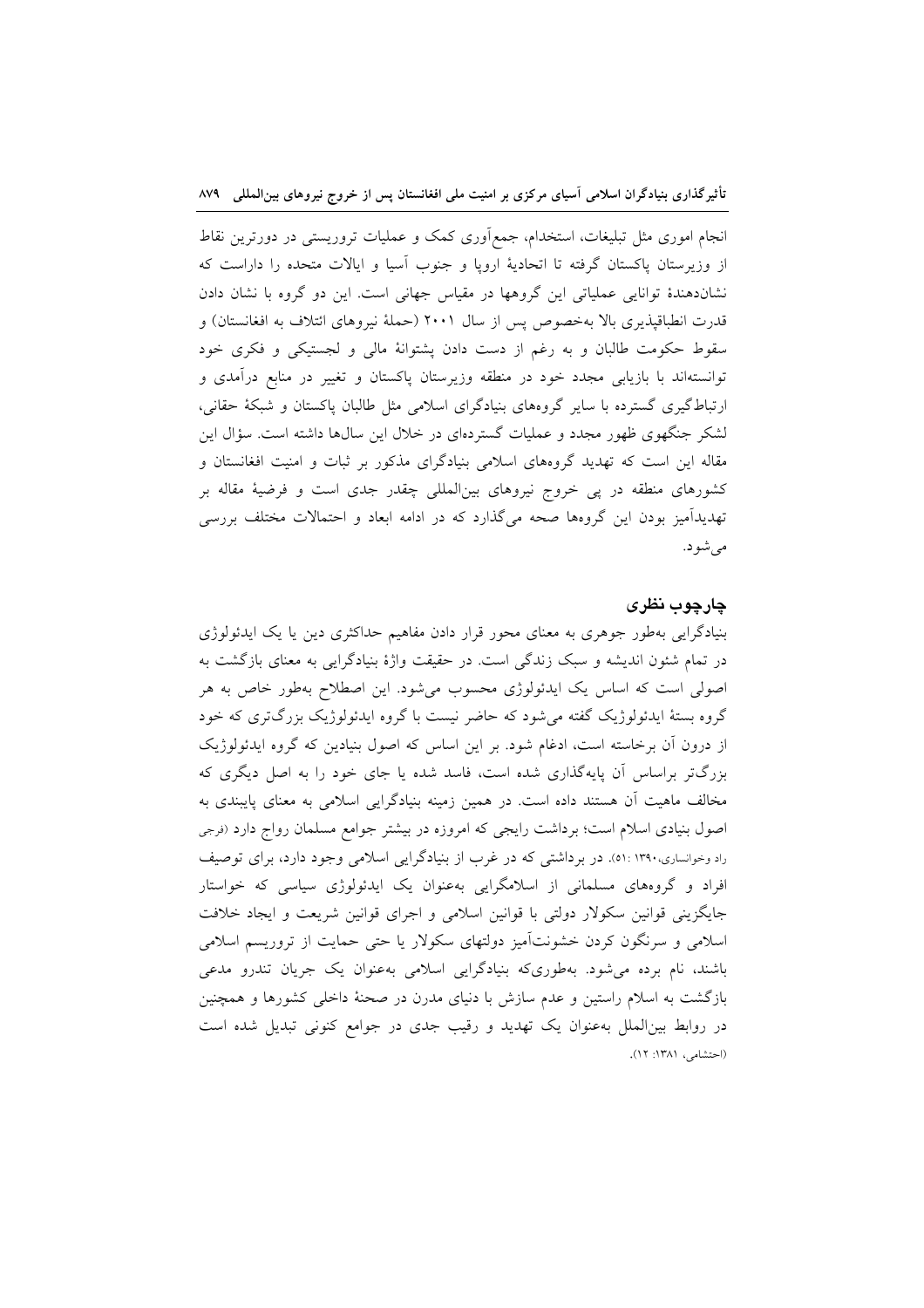بنیادگرایی اسلامی در آسیای مرکزی بیشتر از آنکه معنایی دینی داشته باشد، به افراد و گروههایی اشاره دارد که واگرایی شدید نسبت به دولتهای مرکزی و ادارات دینی دولتی دارند و حاضر به اقدامات خشونتآمیز برای رسیدن به اهداف خویش هستند. شاید بتوان وجه مشترک همهٔ گروههای تندرو در منطقه را مشروع ندانستن دولتهای موجود یا دعوی مشارکت در حوزهٔ قدرت و مخالفت با اسلام دولتی و درخواست بازگشت به بنیادها و ارزشهای اصیل اسلام در جامعه دانست. در واقع آنچه بنیادگرایی اسلامی را از گونههای دیگر متمایز میکند و مایهٔ تهدیدآمیز بودن آن میشود، برداشت یکسرهٔ سیاسی و ایدئولوژیک آن از اسلام است و پیروزی و بهروزی کشورهای منطقه را در بازگشت به آن ارزشها میدانند و از هیچ الگوی شرقی یا غربی پیروی نمیکنند (Balci, 2012: 51)، بهطوریکه این گروهها سعی در تحمیل ایدههای خود با استفاده از زور و ترور دارند و در صورت امکان تصرف قدرت هر نوع ايدئولوژي فكري را كه مخالف ايدئولوژي آنها باشد نابود خواهند كرد (Morgan, 2013: 72).

## بررسی شکلگیری و گروههای اسلامی بنیادگرا در آسیای مرکزی در بستر حوادث

بنیادگرایی در آسیای مرکزی مسیر تکاملی و رو به رشدی را از سالهای ابتدایی دههٔ نود میلادی تا سال ۲۰۱۵ طی کرده است. مسیر تکامل این گروهها به این معناست که از گروههایی محدود محلی و با توان عملیاتی منطقهای در دههٔ ۹۰ میلادی به سازمانهایی پیچیده و چندبعدی و بزرگ با توان عملیاتی گسترده در سراسر نقاط جهان در سال های اخیر تبدیل شدهاند. این گروهها با تطبیقپذیری بالا (جنگ منظم یا نامنظم) و ساختار شناور خود و با استفاده از ارتباط گیری گسترده با سایر گروههای بنیادگرا توانستهاند به گروههایی بالقوه خطرناک برای صلح امنیت منطقه و جهان تبدیل شوند (Rashid, 2011: 21). شروع اسلام رادیکال در آسیای مرکزی به دههٔ هشتاد میلادی در زمان اتحاد جماهیر شوروی باز میگردد. بهطوری که در پی بروز بحران در ساختارهای سیاسی، اجتماعی و اقتصادی، اتحاد جماهیر شوروی در اوایل دههٔ ۸۰ و اِعمال سیاستهای پرسترویکا (اصلاحات اقتصادی) و گلاسنوست (فضای باز سیاسی) از سوی گورباچف موجب شد فعالیتهای زیرزمینی گروههای اسلامی که از سال@ای قبل شروع شده بود، شکل آشکارتری به خود بگیرد. هدف از این نوع فعالیتهای زیرزمینی در آن مقطع زمانی پروراندن و گسترش این نوع تفکر بود که اسلام و قوانین اسلامی بتوانند نقش عمدهتری در جامعه و سیاست کشورهای منطقه داشته باشد (کولایی، ۱۳۷۲: ۶۲) و این نوع تفکر در تقابل مستقیم با اسلام سنتی محلی و اسلام دولتی که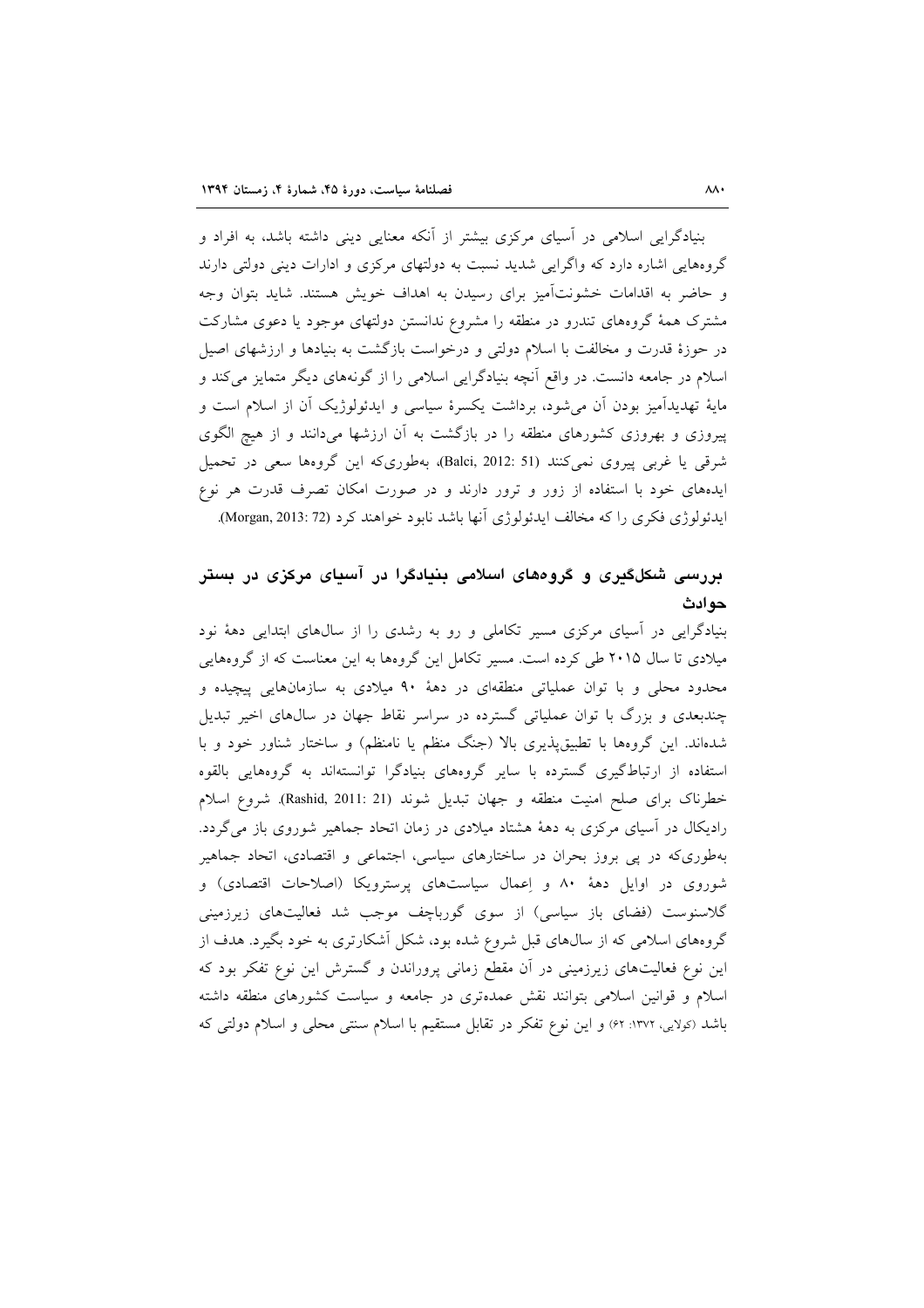بهطور كامل تحت كنترل مقامات شوروى قرار داشت، قرار مى گرفت. الهامپذيرى فكرى آن گروهها در آن مقطع زمانی اغلب از دو کانال زیر بوده است:

**۱. جنبش دیوبندی**: جنبش در سال ۱۸۵۱ در شهر کوچک دیوبند ایالت اوتراپرادش که هدف از تشکیل آن جلوگیری از گرایشهای غیردینی که با سلطهٔ استعمار در شبهقارهٔ هند رواج یافته بود تشکیل شد. مبانی این جنبش پاکسازی اسلام از عناصر ناپاک و آیین جهاد بهعنوان یگانه راه مبارزه با کفر و شرک بهویژه مذهب شیعه بوده است. در عین حال دیوبندیها وظیفهٔ خود را تبلیغ اسلام می دانستند. دیوبندیه از زمان تأسیس اقدام به تشکیل چهل هزار مدرسهٔ مذهبي در هند، پاکستان و افغانستان کرده است.

۲. جنبش جهاد عربهای افغان: که بر ضد نیروهای شوروی بین سالهای ۱۹۸۹–۱۹۷۹ به اصطلاح جهاد می کردند، در حقیقت سربازان کشورهای مختلف آسیای مرکزی که در قالب ارتش سرخ شوروی در افغانستان حضور داشتند و با ایدئولوژی جهادی مجاهدان افغان آشنا شدند و ضمن بازگشت به کشورهای خود این نوع اندیشه را به هموطنان خود منتقل کردند. فعالیت این گروههای زیرزمینی در آن مقطع بیشتر جنبهٔ مطالعات شخصی و بحث و تبادل نظر در زمینهٔ اسلام و قوانین اسلامی داشته و نوعی خواست و تمنای آرمانخواهانه و رویایی از بازگشت هویت اسلامی به منطقه بوده است. در سال۵ای بعد و در ابتدای دههٔ نود میلادی و همزمان با فروپاشی اتحاد جماهیر شوروی این افکار به ظاهر ساده و ابتدایی کمکم ابعاد عملی تری به خود می گرفت، بهطوریکه با فروپاشی اتحاد جماهیر شوروی فرصت طلایی برای گروههای اسلامی محقق شد. بدین صورت که در پی ضعف حاکمیت سیاسی بههمراه ضعف شدید اقتصادی کشورهای آسیای مرکزی نوعی خلأ قدرت در بعضی از مناطق این کشورها بهوجود آمد. در این میان در ازبکستان و در یکی از زیرمنطقههای راهبردی به نام درهٔ فرغانه در مرز ازبکستان –تاجیکستان مسئله شکل حادتری به خود گرفت، بهطوریکه با فروپاشی شوروی و بیکار شدن افراد شاغل در مؤسسات و صنایع اتحاد جماهیر شوروی و فرو پاشیدن نظم دولتی و عمومی و بهتبع آن بروز وضعیت وخیم اقتصادی موجب حاکم شدن هرجومرج و بهوجود آمدن گروههای جنایتکار و مافیایی برای بهرهبرداری از این وضعیت شد، بهطوری که این گروهها به قتل و غارت اموال، در سطح گسترده میپرداختند و موجب بروز بی نظمی و هرجومرج گسترده در آن منطقه شدند.

در این بین گروهی از جوانان محلی تحت رهبری یک روحانی محلی بهنام طاهر یولداشف یک گروه محلی شبهنظامی اسلامگرا به نام عدالت تشکیل دادند که هدف از تشکیل آن عبارت بود از ایجاد نظم و دستگیری و مجازات مجرمان و نظارت بر تنظیم قیمتها در بازارهای محلي. موفقيت اوليهٔ اين گروه در ايجاد نظم موجب محبوبيت هرچه بيشتر اين گروه و بهتبع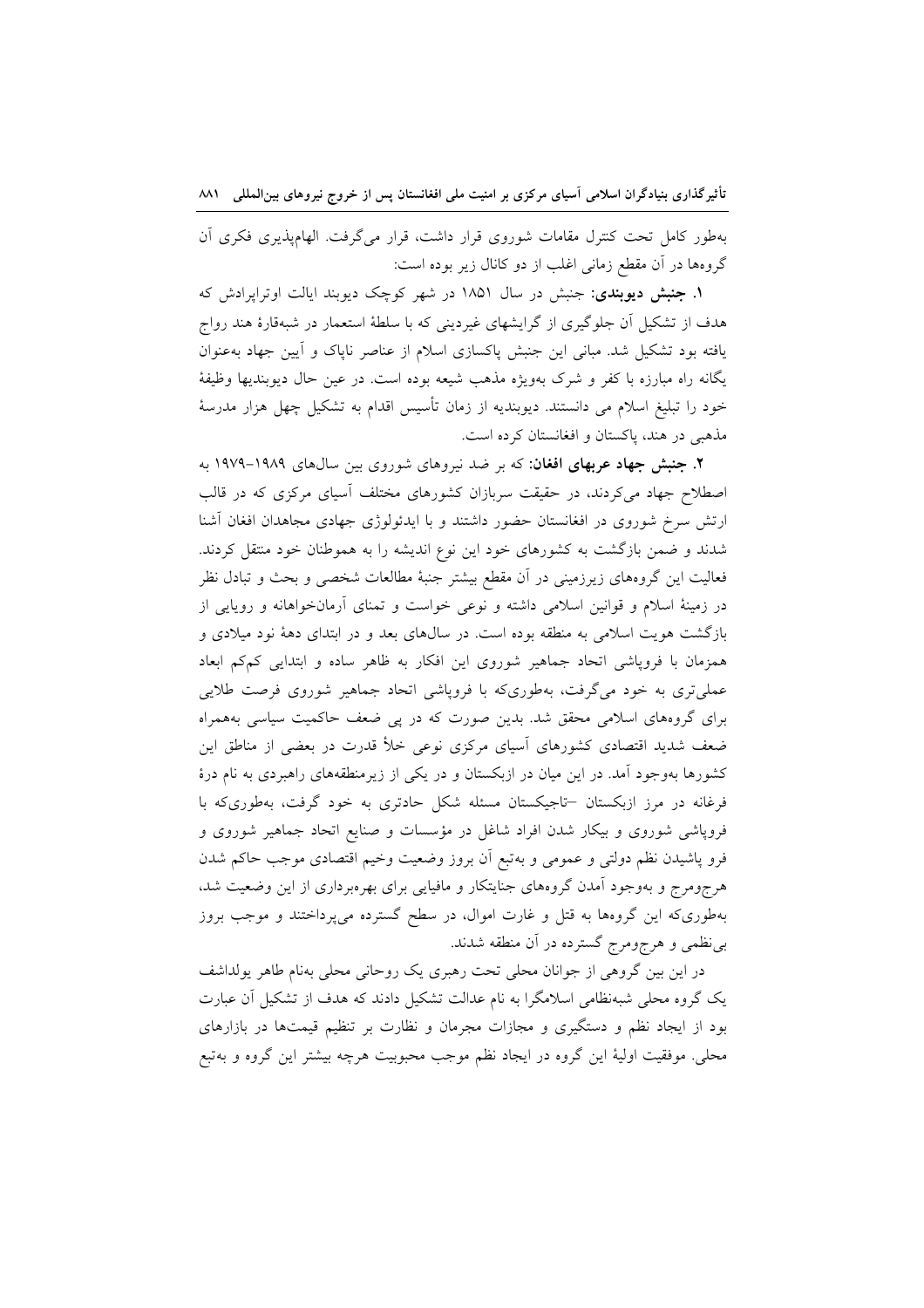آن گرایش بیشتر مردم به سمت آنها شده که با بزرگتر و قویتر شدن این گروه و جذب نیروهای جدید در انتهای سال ۱۹۹۱ میلادی خواستههای این گروه چیزی فراتر از اجرای عدالت است، بهطوریکه أنها خواستار اجرای قوانین شریعت نه در درهٔ فرغانه تحت کنترل خود بلکه اجرای آن در سراسر کشور شدند (Tazmini, 2014: 57). در ابتدای سال ۱۹۹۲ و با ناامید شدن گروه عدالت به رهبری معنوی طاهر پولداشف و رهبری نظامی جمعه نمنگانی از پیوستن به ساختار دولت تازه تشکیل شدهٔ اسلام کریموف و نادیده گرفته شدن خواستههای خود از سوی دولت مرکزی این گروه اقدام به شورش علیه دولت مرکزی کرد که موفق شدند. بخش وسیعی از منطقهٔ فرغانه را تحت کنترل خود در آورند. در مواجهه با چنین تهدیدی در اوایل سال ۱۹۹۲ دولت تازه تشکیل شدهٔ ازبکستان که سیاست خود را بر سرکوب هر نوع حرکت جدایی طلبانه در سراسر کشور قرار داده بود، اقدام به اعزام نیرو و سرکوب شدید گروه عدالت کرد که موجب کشته شدن و دستگیری تعداد زیادی از اعضای گروه شد و باقیماندهٔ اعضای گروه به تاجیکستان فرار کردند و این آغاز هرچه بیشتر رایکالیزه شدن این گروه که هدف نهایی خود را از این تاریخ به بعد نابودی دولت سکولار اسلام کریموف اعلام کرده بودند، شد. مهاجرت به تاجیکستان از سوی بنیادگرایان اسلامی ازبک بی دلیل نبوده است، چون تاجیکستان نیز پس از استقلال دچار مشکلات عدیدهٔ اجتماعی، اقتصادی و سیاسی بود. احزاب سیاسی اسلامی با دولت مرکزی در حال نزاع و جنگ بودند (۱۹۹۷ – ۱۹۹۲). این نزاع بر اثر شکاف شدید بین نخبگان حاکم و دخالتهای خارجی (بهطوریکه ازبکستان و روسیه از نیروهای دولتی و در عین حال ایران و احمد شاه مسعود در افغانستان از نیروهای اسلامگرا حمایت میکردند) ابعاد پیچیدهتری به خود گرفته بود. در نهایت این جنگ داخلی با انعقاد قرارداد صلح در مسکو در سال ۱۹۹۷ با پذیرش واگذاری ۳۰ درصد از پستهای دولتی به اسلامگرایان به پایان رسید. دولت ازبکستان با قرارداد صلح مخالفت کرد و با اعزام نیروهای ارتش به مرز تاجیکستان پیام روشنی را برای اسلامگرایان ازبک صادر کرد که این سناریو در ازبکستان تکرار نخواهد شد و آنها جایی در ساختار قدرت در ازبکستان نخواهند داشت. درحالی که اسلامگرایان تاجیک مصالحهٔ سیاسی را انتخاب کرده بودند. اسلامگرایان ازبک با سرخوردگی از الحاق به روند تقسیم قدرت هرچه بیشتر رادیکال تر شدند. نیروهای بنیادگرای اسلامی ازبکستان که حال عنوان جنبش اسلامی ازبکستان را برای خود انتخاب کرده بودند، همچنان در تاجیکستان باقی ماندند.

اما با فشار ازبکستان به تاجیکستان در یی بمبگذاریهای تاشکند در سال ۱۹۹۹ و برملا شدن ارتباطات گستردهٔ این گروه با طالبان (اعزام ۶۰۰ نیروی رزمی از سوی جنبش برای حمایت از طالبان در جهت جنگ با ائتلاف شمال به رهبری احمد شاه مسعود) و با احتمال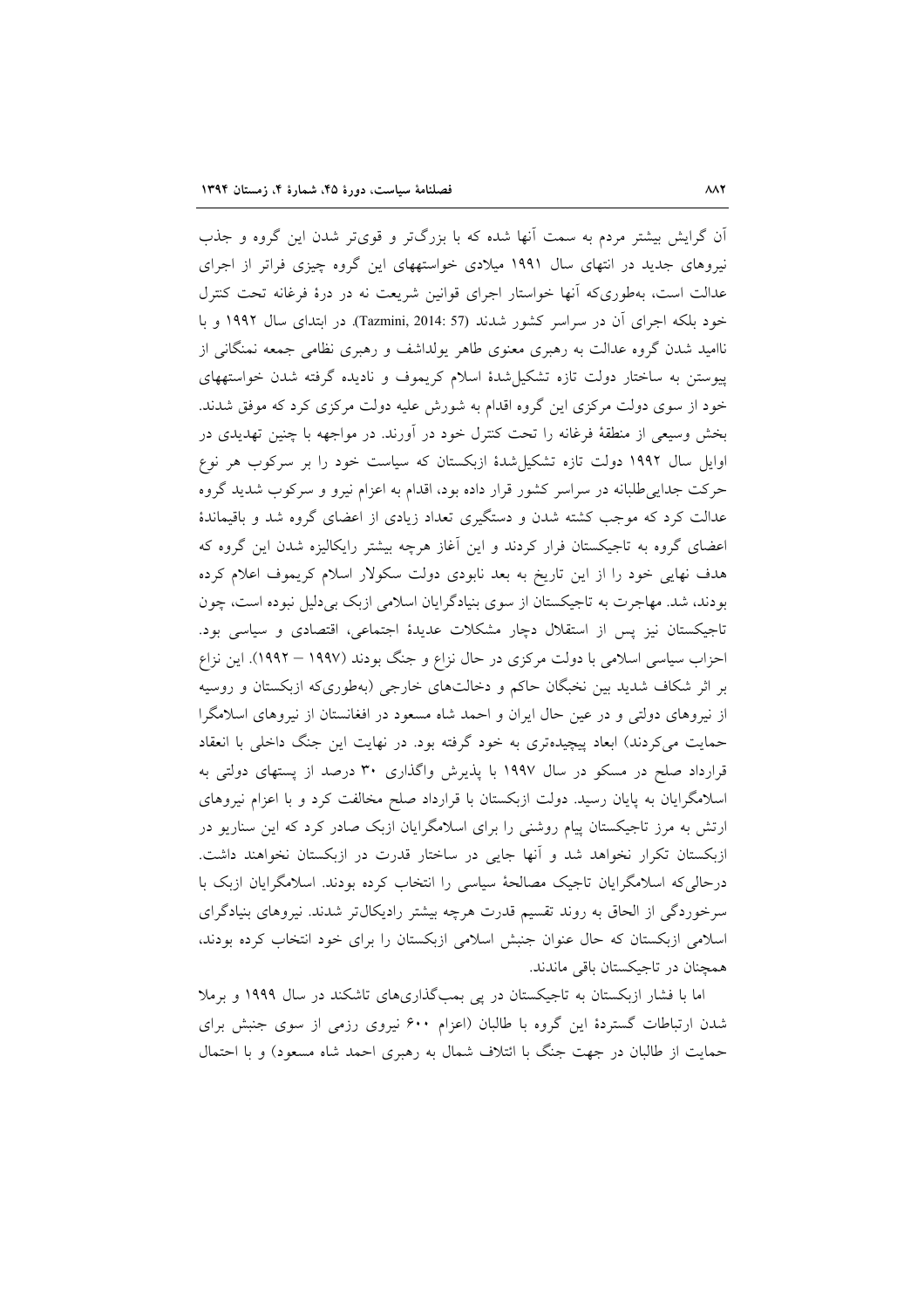اینکه این جنبش در بلندمدت می تواند برای امنیت ملی تاجیکستان نیز خطرناک باشد، حاکمان تاجیک را بر آن داشت که از اعضای جنبش بخواهند خاک کشور را ترک کنند. نتیجهٔ آن انتقال کامل جنبش اسلامی ازبکستان شامل جنگجویان بههمراه خانوادههایشان به افغانستان بود. این عمليات لجستيكي در ساية حمايت تاجيكستان و روسيه انجام يذيرفت (Balci, 2012: 32) كه با این مهاجرت مرحلهٔ اول از فعالیتهای اسلامگر ایان به پایان می رسد.

مهاجرت به افغانستان و پاکستان: در طول دههٔ نود میلادی جنبش اسلامی ازبکستان به رهبری طاهر پولداشف سعی در تثبیت ساختار خود و همچنین ارتباطگیری و پارگیری و جلب حمایت سایر گروههای بنیادگرا در خارج از کشور می کرد، بهطوریکه یولداشف بهعنوان رهبر مذهبی جنبش به کشورهایی مثل پاکستان، افغانستان و ترکیه برای بهدست آوردن ارتباط و پشتیبانی مسافرت میکرد، بهطوریکه بین سالهای ۱۹۹۵ تا ۱۹۹۸ ضمن حضور در پیشاور پاکستان و ارتباط با سایر گروههای بنیادگرای اسلامی در نهایت به اسامه بن لادن معرفی می شود و اولین جرقههای همکاری بین آن دو در خلال آن سالها شکل میگیرد که در سالهای آینده و در تحولات پیش رو ابعاد بزرگتر و پیچیدهتری به خود میگیرد. در این مدت روابطی بین گروههای جهادی از کشورهای مختلف در حال برقراری بود که فراتر از خواستههای ملی جنبش بود و کم کم ابعاد بین المللی به خود می گرفت (Bekova: 2012: 33).

در همین زمینه و با پیش(مینهٔ قبلی پس از انتقال به افغانستان در سال ۲۰۰۰ جنبش اسلامی ازبکستان توانست زیرساختهای دائمی و ثابتی پیدا کند. جنبش در این مقطع نه تنها در یک اتحاد راهبردی با طالبان افغانستان و القاعده به رهبری اسامه بن لادن قرار داشت و در جنگ علیه اتحاد شمال به رهبری احمد شاه مسعود نیز شرکت داشت، بلکه اکنون می توانست با سایر گروههای بنیادگرا مثل تحریک طالبان پاکستان، شبکهٔ حقانی و لشکر جنگهوی و حتبی با جنبش ترکستان شرقی (اویغورهای چین) ارتباط برقرار کند. جنبش در این مقطع کمکم از نظر عضوگیری و سطح فعالیت از ابعاد محلی و منطقهای خارج می شد و ابعاد بین المللی پیدا می کرد. مسئلهٔ نگرانکننده در آن مقطع زمانی قرار گرفتن اعضای جنبش اسلامی ازبکستان در بین خطرناکترین گروههای جهادی جهان که حتی ارتباط و وابستگی متقابل در سطح رهبری نیز میتوانست بسیار فاجعهآمیز باشد، در حقیقت با شروع قرن جدید جنبش اسلامی ازبکستان تحت رهبری طاهر یولداشف و رهبری نظامی جمعه نمنگانی از مبارزان حرفهای تشکیل شده بود كه از حمايت مادي و معنوي طالبان افغانستان و القاعده مطمئن بودند (Rashid, 2011: 44). پس از حملهٔ نیروهای بین|لمللی به رهبری آمریکا، به افغانستان و سقوط طالبان جنبش متحمل خسارت فراوان وارد شد، بهطوریکه تعداد بسیار زیادی از نیروهایش کشته و تعداد زیادی نیز از جنبش جدا شدند، اما تعداد کم باقی ماندند. حتی با توجه به عفو عمومی دولت ازبکستان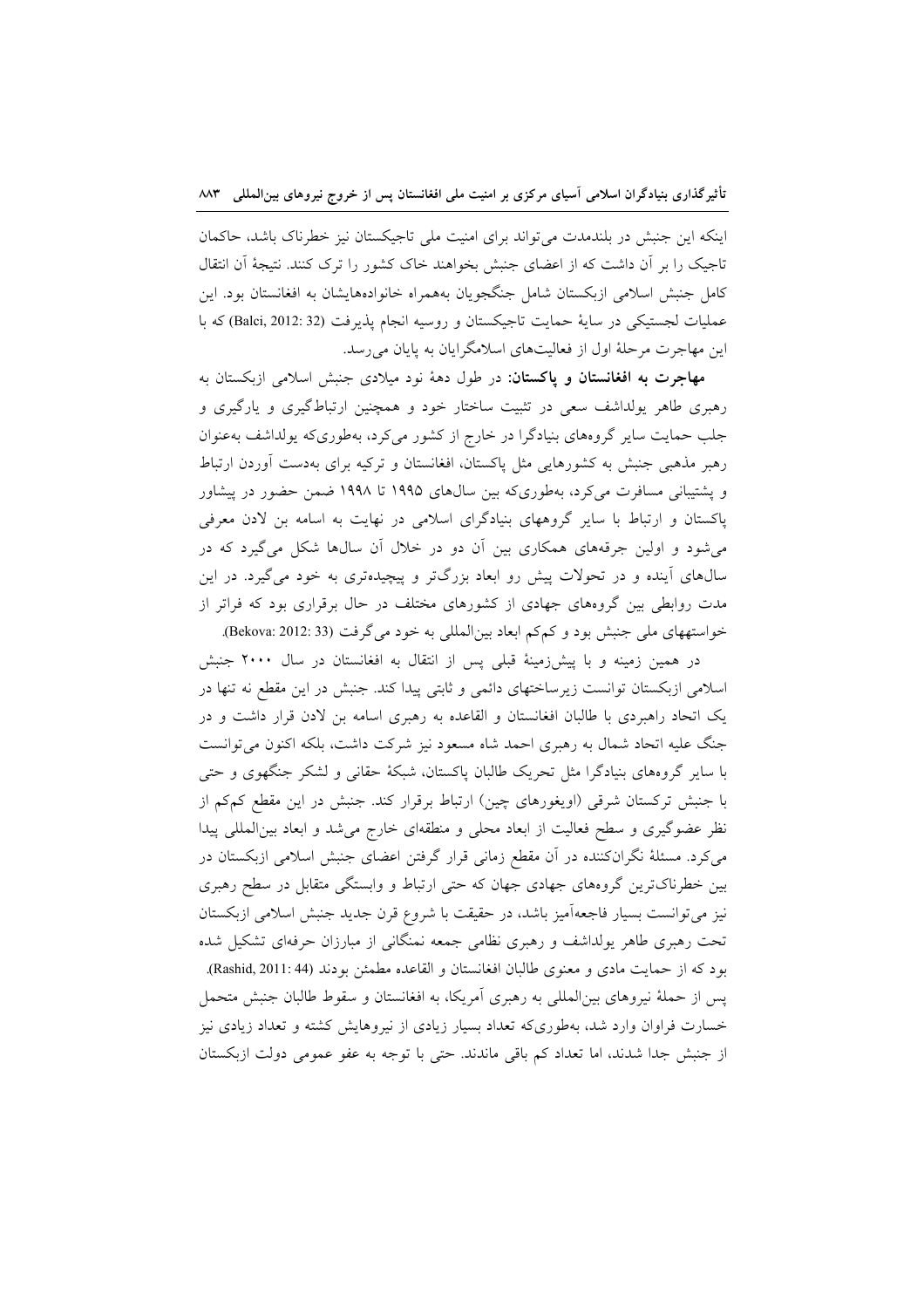در سال ۲۰۰۱ که راه را برای بازگشت اسلامگراها هموار کرده بود، همچنان مصمم به ادامهٔ مبارزه بودند و راهی مناطق قبیلهنشین پاکستان شدند. در حقیقت با سقوط طالبان در افغانستان پشتوانهٔ مالی، سیاسی و ایدئولوژیک جنبش از بین رفت و در وضعیت دشوار و با تحمل خسارت فراوان و از دست دادن تعداد زیادی از نیروهای خود و در موقعیت و مکان جدید و دور از مناطق سنتی خود وارد مناطق قبیلهنشین پاکستان شدند و عملاً بی خانمان و بی سازمان و بدون توانایی فعالیت شده بودند. هدف نهایی جنبش پس از ورود به مناطق قبیلهنشین مسئلهٔ بقا و حفظ موجودیت بود و مسائل ایدئولوژیک و مبارزاتی در درجهٔ دوم اهمیت قرار داشت. براي دستيابي به اين هدف رهبر وقت و زندهٔ جنبش اسلامي (طاهر يولداشف) دو وظيفهٔ عمده داشت: بازسازی سازمانی و ساختاری و کسب منابع جدید درآمدی.

برای بازسازی ساختاری و سازمانی جنبش کسب منابع جدید درآمدی اهمیت ویژهای داشت. جنبش در آن مقطع از چهار منبع مختلف برای کسب درآمد اقدام می کرد:

۱. فعالیتهای کسبوکار و تجارت مثل کشاورزی، ساختوساز و خریدوفروش که اعضا در ياكستان انجام مي دادند؛

۲. تجارت و قاچاق مواد مخدر و گرفتن کمک مالی از سایر گروههای تروریستی به ازای مشارکت این گروهها در انجام عملیات تروریستی؛

۳. کمکهای مالی و مهاجران جدیدالورود به سازمان یا انتقال پول از پاکستان توسط اعضای گروه که در خارج از پاکستان کار می کردند (بهویژه کمکهای مالی از اروپا (آلمان، فرانسه هلند، روسيه و آمريكا)؛

۴. موعظه و سخنرانی مذهبی در مساجد مناطق پشتوننشین (اعضای جنبش و از جمله طاهر يولداشف) زبان پيشتون آموخته بودند) (Hadiz, 2013: p.64). اقدامات مذكور موجب شد با وجود تنوع قومی و قبیلهای و همچنین پویایی و پیچیدگی منطقهٔ وزیرستان بهعلت حضور بازیگران متعدد مثل القاعده اطلاعات ارتش پاکستان (ISI) گروههای مافیایی و قاچاق مواد مخدر و دیگر گروههای بنیادگرا که چندان از حضور اسلامگرایان ازبک راضی نبودند، این گروه بتواند موقعیت به نسبت محکم و باثباتی را در آن مناطق پیدا کند.

### تشكيل اتحاديةً جهادى اسلامي (IJU)

اتحادیهٔ جهادی اسلامی ازبکستان یک گروه بنیادگرای اسلامی است که در اواخر سال ۲۰۰۲ از جنبش اسلامی ازبکستان انشقاق یافتند. علت جدا شدن این گروه از جنبش اسلامی ازبکستان را باید در پس زمینهٔ قبلی دید، بهطوریکه پس از ورود جنبش اسلامی ازبکستان به وزیرستان و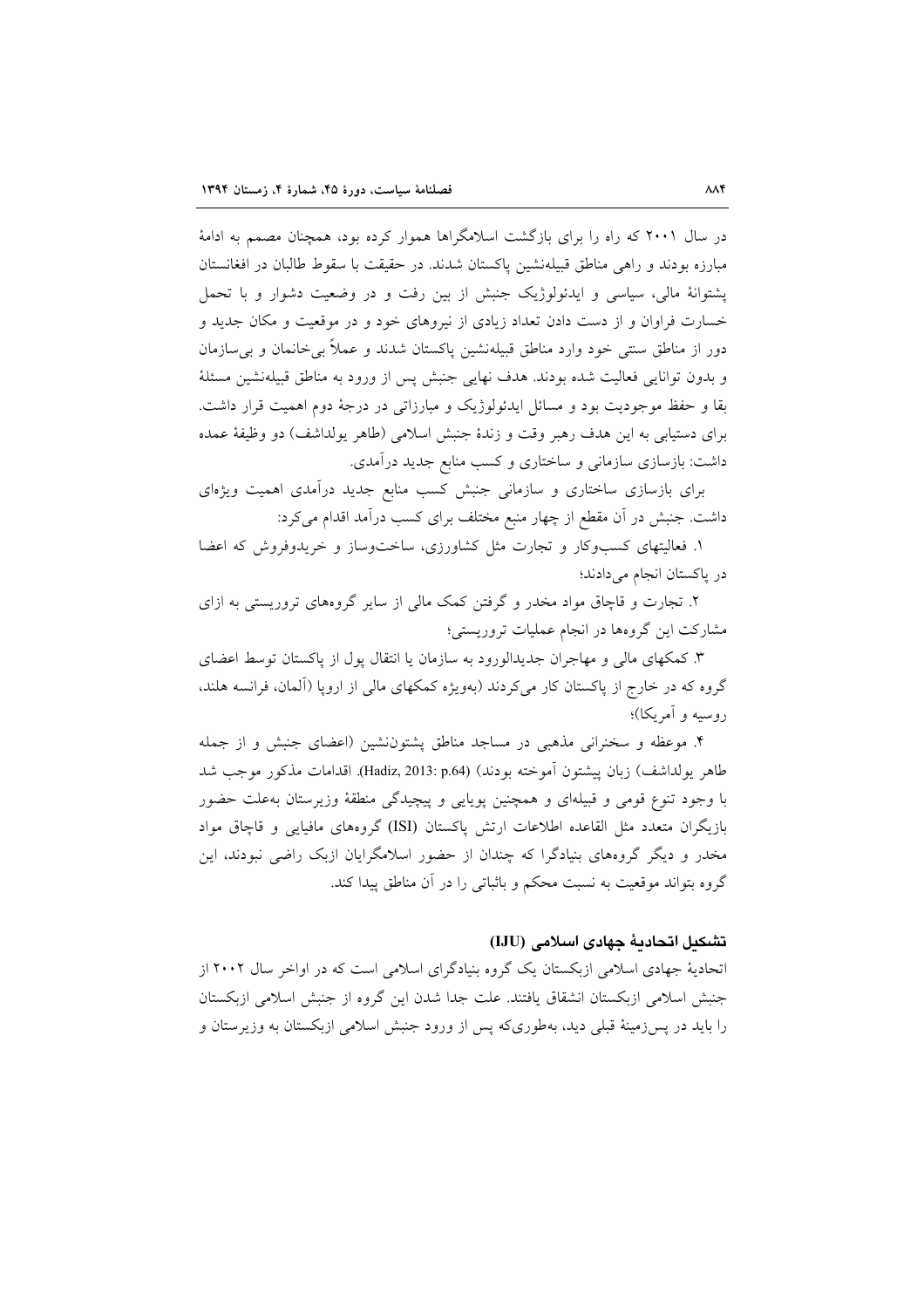اتخاذ راهبرد بقا از سوى طاهر يولداشف اولويت اول حفظ موجوديت جنبش و حفظ یناهگاههای امن جنبش در وزیرستان بود.

در این بین پس از ورود اعضای جنبش به وزیرستان تحت فشار ایالات متحده در جهت مبارزهٔ بینالمللی با تروریسم دولت اسلامآباد بهمنظور بیرون راندن تروریستها از منطقهٔ وزیرستان وارد عمل شد. در این میان یک اتحاد راهبردی بین پشتونهای منطقه و جنبش اسلامی ازبکستان شکل گرفت و مرکز ثقل این اتحاد نیز مبارزه با دولت اسلامآباد بود. به هر ترتیب مبارزه با دولت سکولار اسلام کریموف در درجهٔ دوم اهمیت در راهبرد سازمان در آن مقطع زمانی قرار میگیرد. این تصمیم از سوی طاهر یولداشف تحت تأثیر دو دامنهٔ فکری اتخاذ شد: **۱. طالبان پاکستانی**: که ایدئولوژی آمیخته با شعارهای ضد غربی، تعصب فرقهای و خشونت انعطاف ناپذیر در مقابل دولت اسلام آباد داشتند و این طور به جنبش اسلامی ازبکستان و رهبران آن فهمانده شده بود که اگر می خواهید با ما و در کنار ما و از پناهگاههای امن ما استفاده کنید، باید در کنار ما با دولت اسلامآباد وارد جنگ شوید. ۲. **راهبرد اسامه بن لادن**: تحت تأثیر نظریهٔ برخورد تمدنها ساموئل هانگتینگتون اعتقاد داشت یک مبارز دائمی و بینالمللی بین مکتب اسلام و مسیحیت و یهودیت وجود دارد. یک گروه جهادی نباید خود را به مبارزه با یک دولت خاص (ازبکستان) محدود کند و باید وارد مبارزه با ابعاد بزرگتر و جهاد بین المللی با کفار شود. یکی از مهم ترین علل ورود جنبش اسلامی ازبکستان به افغانستان و در کنار طالبان افغانستان قرار گرفتن و مبارزه با نیروهای بینالمللی و ناتو به همین مسئله بو ده است (Eurasia Daily monitor, 2013).

با این پس زمینه می توان علت انشقاق و تشکیل اتحادیهٔ جهاد اسلامی را توضیح داد. بعضي از رهبران جوان جنبش مثل نجمان جلالوف (رهبر وقت اتحاديهٔ جهادي اسلامي) اعتقاد داشتند طاهر یولداشف از اهداف اصلی و اولیهٔ سازمان که مبارزه و براندازی دولت ازبکستان و ایجاد حکومت اسلامی در ازبکستان بوده، عدول کرده و بی دلیل خود را وارد منازعات مناطق قبیلهنشین با دولت اسلامآباد کرده است. به همین دلیل گروه اتحادیهٔ جهادی اسلامی بهمنظور مبارزهٔ جدیتر با دولت ازبکستان تشکیل دادند (Asia Plus, 2012).

در حقیقت اتحادیهٔ جهاد اسلامی در بستر حوادث پس از سقوط طالبان و استقرار در وزیرستان و در بستر حوادث پس از آن در اختلاف در نوع راهبرد مبارزه بین رهبران جنبش اسلامی ازبکستان بهوجود آمد. اتحادیهٔ جهادی اسلامی هدف خود از مبارزه را برانداختن دولت ازبکستان تعریف کرده است و از هر فرصتی برای برآورده کردن این هدف خود استفاده مى كند.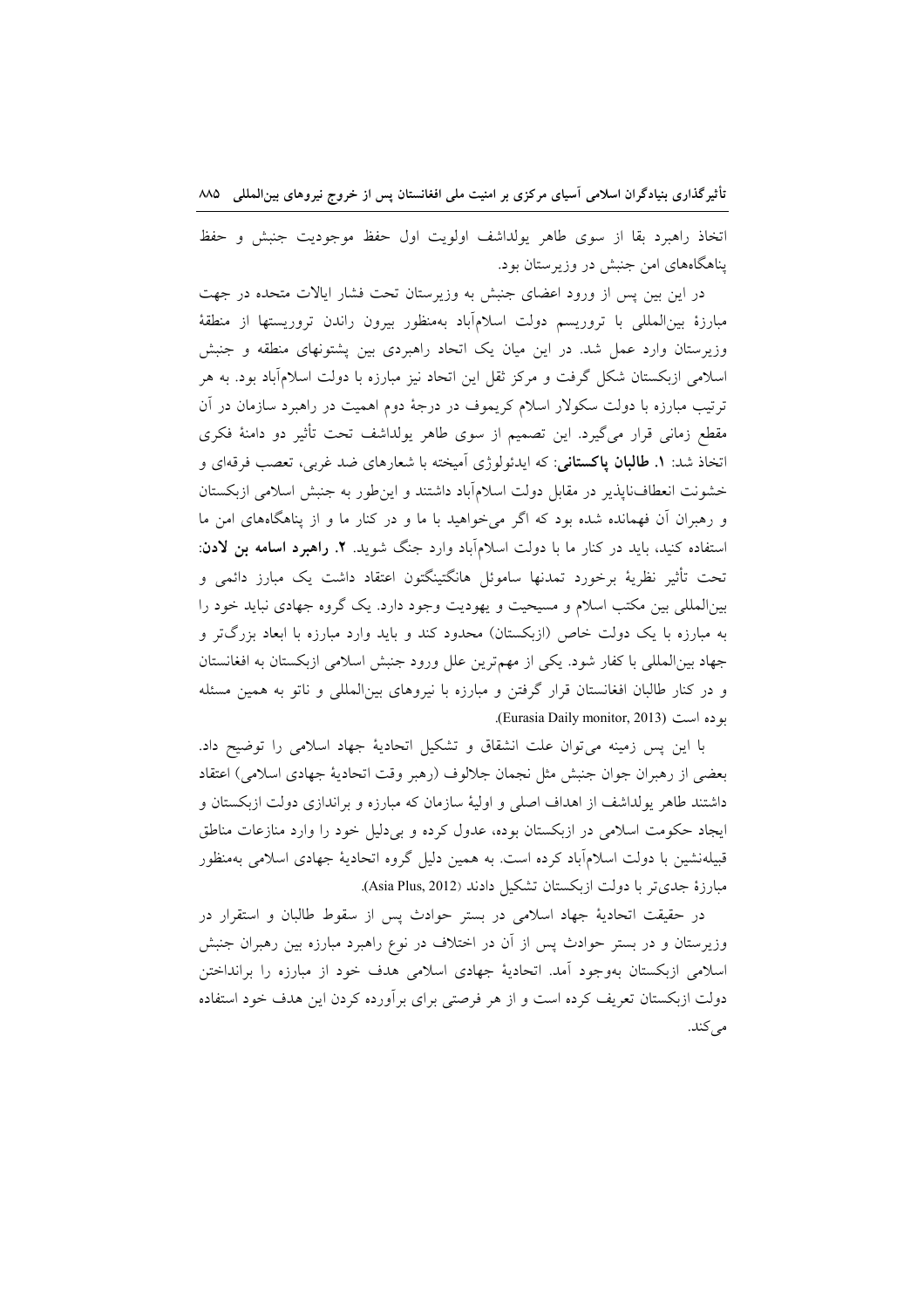#### ارتباطات و راهبردها

این مقاله روی دو گروه جهادی بنیادگرای ازبکستان به نامهای جنبش جهاد اسلامی و اتحادیهٔ جهادی اسلامی متمرکز است، اگرچه این دو گروه خاستگاهی از آسیای مرکزی دارند، به مرور زمان ابعاد فعالیتهایشان از ابعاد محلی و منطقهای به ابعاد بین المللی تغییر کرده است. اعضای تشکیل دهندهٔ آنها علاوهبر ازبکها و تاجیکها و ترکمنها که خاستگاهی از آسیای مرکزی دارند. از ملیتهای گوناگون مثل افغانستان، پاکستان و ایغورها از چین و ترکها و داوطلبانی از غرب اروپا بهویژه آلمان را در خود جذب کردهاند. همچنین گروهی از آمریکا، اندونزی، برونئی و دارالسلام در برخی از رستهها در این گروهها وجود دارند. اما هستهٔ اصلی و رهبری همچنان در اختیار ازبکهاست، بهطوریکه رهبر گروه یا امیر مرکز ثقل این گروه است که سازمان را اقتدارگرایانه رهبری می کند.

تعداد نیروهای جنبش اسلامی ازبکستان بین ۲۵۰۰-۲۰۰۰ نفر تخمین زده می شود و در اتحاديهٔ جهادي اسلامي اين رقم بين ١٠٠ تا ٥٠٠ نفر است. البته محاسبهٔ قدرت و تعداد دقيق شبهنظامیان بهدلیل جریان ورود و خروج گستردهٔ نیروها از اردوگاههای آموزشی و عدم عضویت رسمی و شناور بودن ساختار و ورود و خروج از سایر گروهها مشکل است. همچنین این واقعیت را نیز باید اضافه کرد که این گروهها از دو بخش شامل عناصر فعال شامل جنگجویان و غیرفعال شامل کودکان، زنان و سالخوردگان تشکیل شده است که در این تعداد محاسبه نشدهاند (Seifert, 2013: 66). مسئلة بعدي قرار گرفتن در منطقة سوقالجيشي و زیرستان شمالی (جنبش اسلامی ازبکستان در میرام شاه و اتحادیهٔ جهادی اسلامی در میر علی قرار دارند) که امن ترین محل برای گروههای جهادی اسلامی است و نقطهٔ تلاقی این گروهها محسوب می شود که موجب شکل گیری همکاریهای عمیق و پیشرفتهای شامل انتقال اطلاعات تجربه و انتقال افراد و حمایتهای مالی بین این گروهها شده است. این گروهها تحت رهبری معنوی شورای بزرگتری به نام شورای کویته قرار دارند که نقش هماهنگکننده دارد. افزایش همکاری بین گروههای جهادی موجب بهوجود آمدن یک سیستم وابستگی متقابل شده است. البته درست است که این اتحاد و ائتلافها همیشه صورت ثابتی ندارد و در مواقعی به منازعه و درگیریهای موقت منجر میشود، نفس حضور این دو گروه در این منطقه بهشدت بر توان رزمی و عملیاتی آنها تأثیرگذار بوده و سبب ارتقای قدرت آنها شده است. هستهٔ اصلی جنگجویان در این دو گروه از کهنه سربازان ارتش سرخ شوروی شرکتکننده در جنگ افغانستان هستند که در نیروهای مسلح اتحاد جماهیر شوروی خدمت سربازی خود را گذرانده و أموزشهای مبنایی و اصولی دیدهاند. در عین حال نیروهای جدیدالوورد از ملیتهای مختلف آموزشهای مناسبی را در اردوگاههای آموزشی در وزیرستان می بینند. مسئلهٔ آموزش در این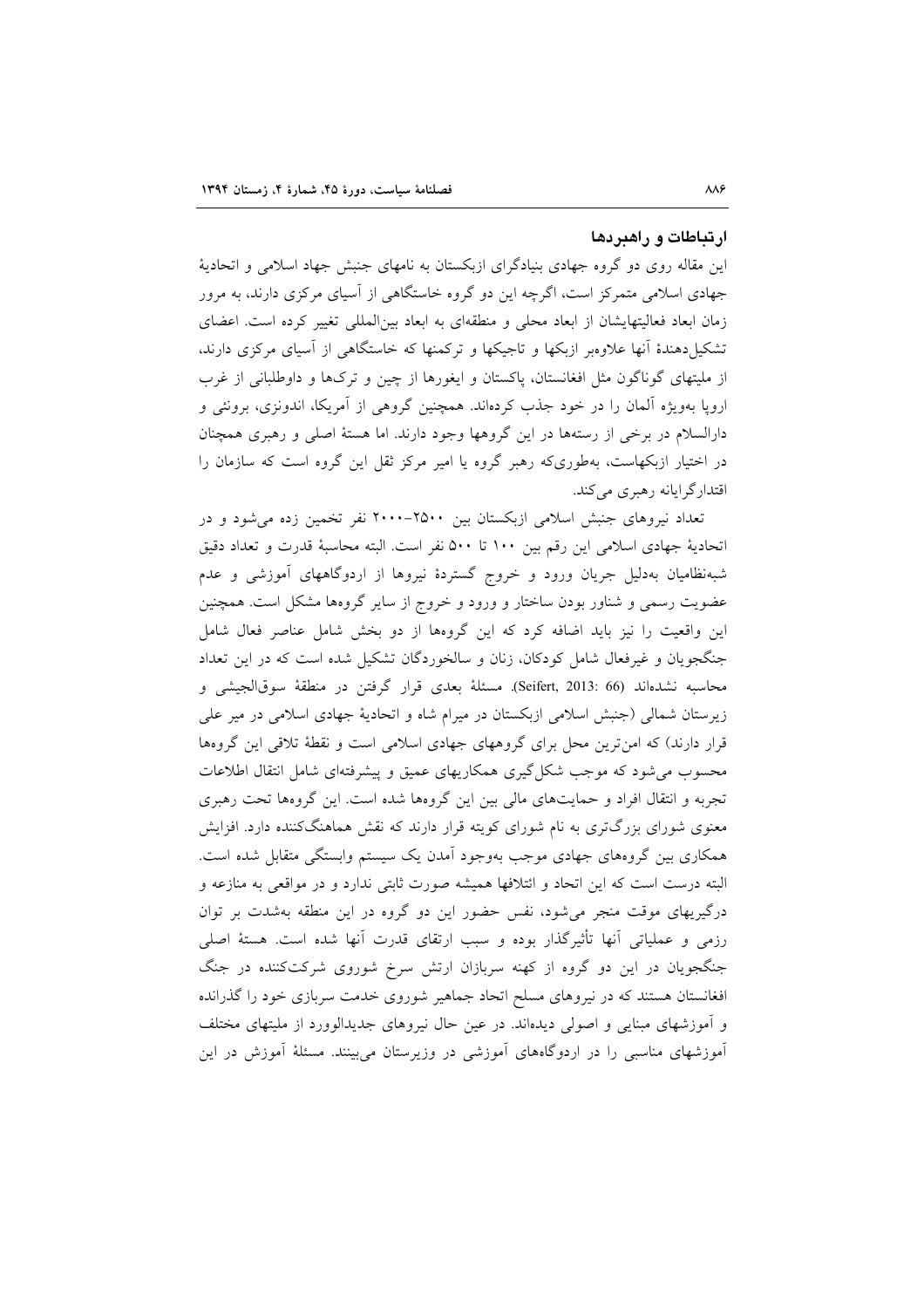گروهها از دوران کودکی برای کودکان اعضای جنبش در مدارس دینی موسوم به علما آغاز می شود و با آموزشهای نظامی در مدارس نظامی به پایان می رسد. مسئلهٔ بعدی عدم اصرار این گروهها به ایدئولوژی و چارچوب دینی مشخص است. بهطوریکه این گروهها اجازه میدهند داوطلبانی از محیطها و محافل و کشورهای مختلف وارد این گروهها شوند و عدم اصرار آنها بر نوع خاصی از گرایشهای چهارگانهٔ اهل سنت موجب افزایش قدرت مانوردهی و جذب داوطلبان از سراسر جهان شده است. این گروهها سعی میکنند در استفادهٔ بهینه از دنیای وب بهخصوص اینترنت و شبکههای اجتماعی در جهت انتشار افکار و عقاید خود و همچنین با برجسته کردن ضعف و فساد حکومتهای منطقه مثل دولت کریموف در ازبکستان و همچنین فساد شهروندان غربی یا مشروع بودن جهاد با نیروهای ایساف در افغانستان یا حتی ظلم رواشده به مسلمانان در استان سین کیانگ چین یا مسلمانان میانمار توسط حکومتهای حاکم در آن كشورها ايدئولوژي خود را بسط دهند (W.Hero, 2013: 70) كه اين گروهها را قادر مي كند داوطلبانی از ملیتهای مختلف را به خود جذب کنند. عصر دیجیتالی شدن اطلاعات این امکان را به این گروهها میدهد که با توجه به فاصلهٔ جغرافیایی بین این گروهها بهراحتی به تبادل نظر و تجربه و تخصص بين خود اقدام كنند.

در این استودیوها محصولات صوتی و تصویری در جهت اهداف سازمان تولید میکنند. این گروهها علاوهبر اینها حضور فعال در یوتیوب و اَپلود کردن ویدئوهای تبلیغاتی از دیگر اقدامات آنان بوده ضمن اینکه این گروهها دارای استودیوهای تبلیغاتی هستند. مثل استودیو رجندالله که به جنبش اسلامی و بدوال توحید که به اتحادیهٔ جهادی تعلق دارند، در طول این مدت ١٧٠ فيلم تبليغاتي توليد كردماند (Bekova, 2014: 33).

### تأثیر گروههای جهادی بر امنیت ملی افغانستان و کشورهای منطقه در پی خروج ندروهاي بين المللي

کشورهای آسیای مرکزی (قزاقستان، قرقیزستان، تاجیکستان، ترکمنستان و ازبکستان) از نزدیک مسائل سیاسی افغانستان را رصد میکنند.

کارشناسان امنیت در این کشورها اعتقاد دارند خطر گروههای جهادی اگر تنها تهدید موجود پس از خروج نیروهای بینالمللی نباشد، میتواند یکی از مهمترین این تهدیدها باشد. این عده بررسی سناریوهای مختلف از جمله تشکیل یک شبه دولت در منطقهٔ حائل بین شمال افغانستان و جنوب تاجیکستان و ازبکستان از احتمالات موجود است؛ ادامهٔ نظامی گری در کنار طالبان و حفظ دفتر مرکزی در وزیرستان پاکستان و کنترل یک منطقهٔ جمع وجور در جنوب افغانستان؛ احتمال استفاده از تنشهای موجود در کشورهای افغانستان و آسیای مرکزی و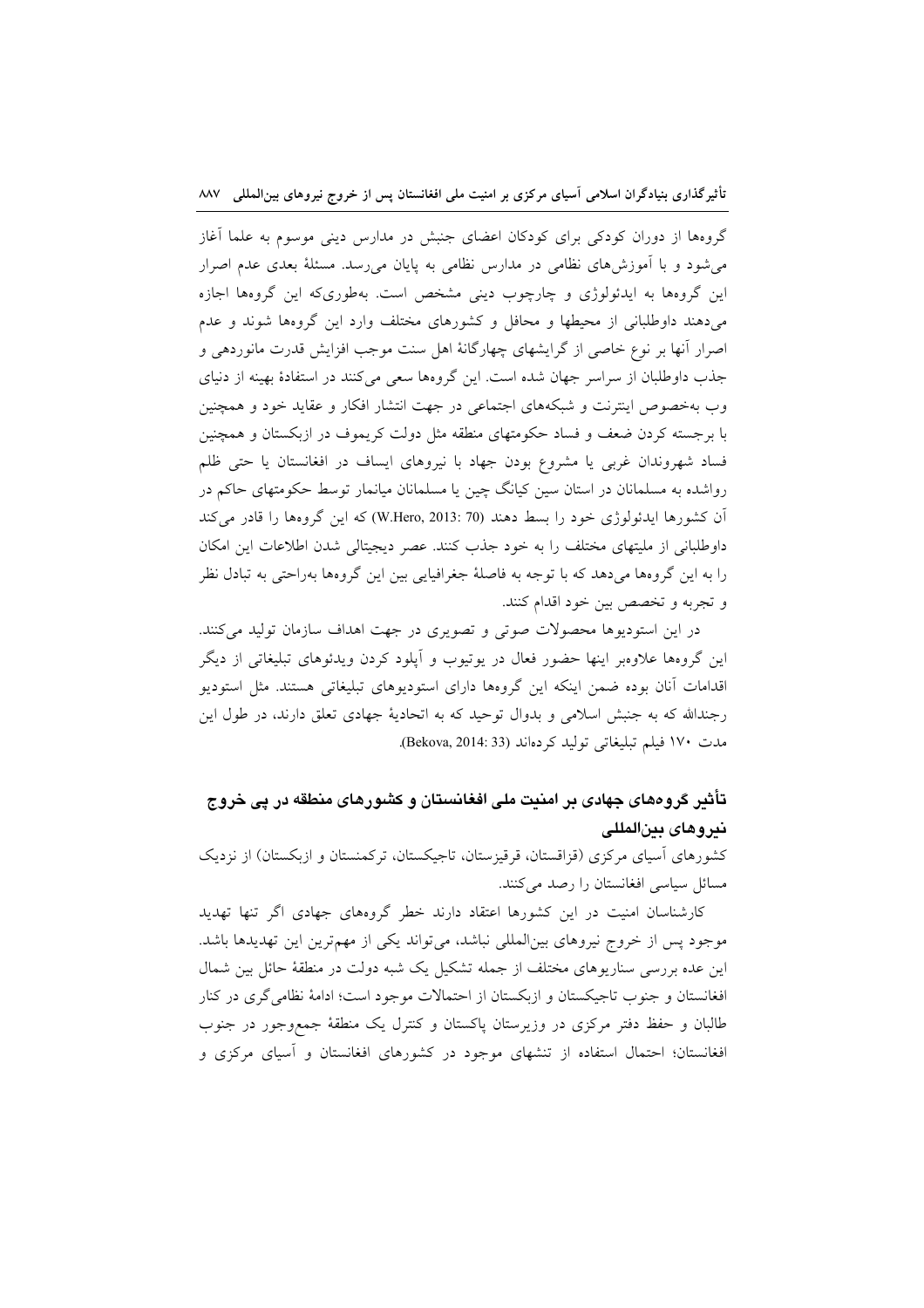فرسایش دولت و زیر سؤال رفتن مشروعیت آنها در درازمدت و بهدست آوردن فرصت برای زدن ضربهٔ نهایی.

در این قسمت عوامل تأثیرگذار بر احتمال تأثیرگذاری نیروهای بنیادگرا آسیای مرکزی بر امنیت کشورهای منطقه بررسی می شود. با توجه به قرابت جغرافیایی کشور افغانستان با کشورهای آسیای مرکزی نوع عملکرد و روند رو به رشد این گروهها طی ادوار گذشته این گروهها را به سازمانهایی با ساختار پیچیده که توانستهاند خود را با شرایط مختلف وفق دهند تبدیل کرده است. با توجه به مباحث مذکور روند تحولات آینده به وضعیت ثبات در کشورهای هر دو سوی درگیر در این موضوع بستگی دارد. درصورتی که براساس گزارشهای گروه بینالمللی بحران دولت افغانستان پس از خروج نیروهای بینالمللی سقوط خواهد کرد (ICG, 2014). هرچند سخن گفتن از سقوط دولت در افغانستان پس از سی سال جنگ و خونریزی سخت و دشوار و بسیار ناامیدکننده است. اما واقعیت با آرمانها و خیال ما فرق دارند و با انکار تغییر نخواهد یافت. موضوع امنیت سال۵هاست که بزرگترین چالش در برابر دولت و ملت افغانستان است و تاکنون با گذشت پانزده سال از ورود نظامیان خارجی به این کشور دولت افغانستان و نیروهای بین المللی هنوز نتوانستهاند این مشکل را از پیش روی دولت افغانستان بردارند. همزمان با خروج نيروهاى ناتو از افغانستان فرصت ناامنسازى براى گروههای بنیادگرا در آن کشور و دیگر کشورها فراهم می شود. بدین ترتیب گروه طالبان افغانستان همراه با القاعده در مناطق پشتون نشین جنوب و نیروهای جنبش اسلامی ازبکستان و اتحادیهٔ جهادی اسلامی در مناطق شمالی افغانستان از هر فرصتی برای بی ثبات و متشنج کردن اوضاع امنیتی کشورهای منطقه استفاده خواهند کرد و بدین ترتیب نیروهای امنیتی افغان محک جدی خواهند خورد و دولت بهشدت از نظر روانی تحت فشار قرار خواهد گرفت. این ضعف روانی دولت موجب خواهد شد مخالفان دولت مجال بیشتری برای سازماندهی پیدا کنند (Dimaior,2014:P:71). پیش بینی احتمال وقوع جنگ داخلی در افغانستان برای فرماندهان ناتو که خود را بهتدریج آمادهٔ واگذاری کنترل امور امنیتی به نیروهای افغان و ترک افغانستان می کنند، بسیار آزاردهنده است. به باور بسیاری از کارشناسان با رفتن نیروهای آمریکایی، نیروهای نظامی دولت در جنوب و شرق و بعضاً شمال کشور توانایی مقاومت در برابر طالبان را نخواهد داشت و افتادن این مناطق به دست طالبان و سرانجام واژگونی دولت حاکم در پی به محاصره در آوردن شهرهای بزرگ اجتنابنایذیر خواهد بود (ICG, 2014).

یکی از مهمترین متحدان طالبان در این پروسه بنیادگرایان افراطی آسیای مرکزی (دو گروه مذکور) است، بهطوریکه افغانستان از مناطق راهبردی فعالیت این دو گروه بوده است که در آنجا اقدام به استخدام داوطلبان و مبارزه با دولت مركزى در شمال افغانستان طى چند سال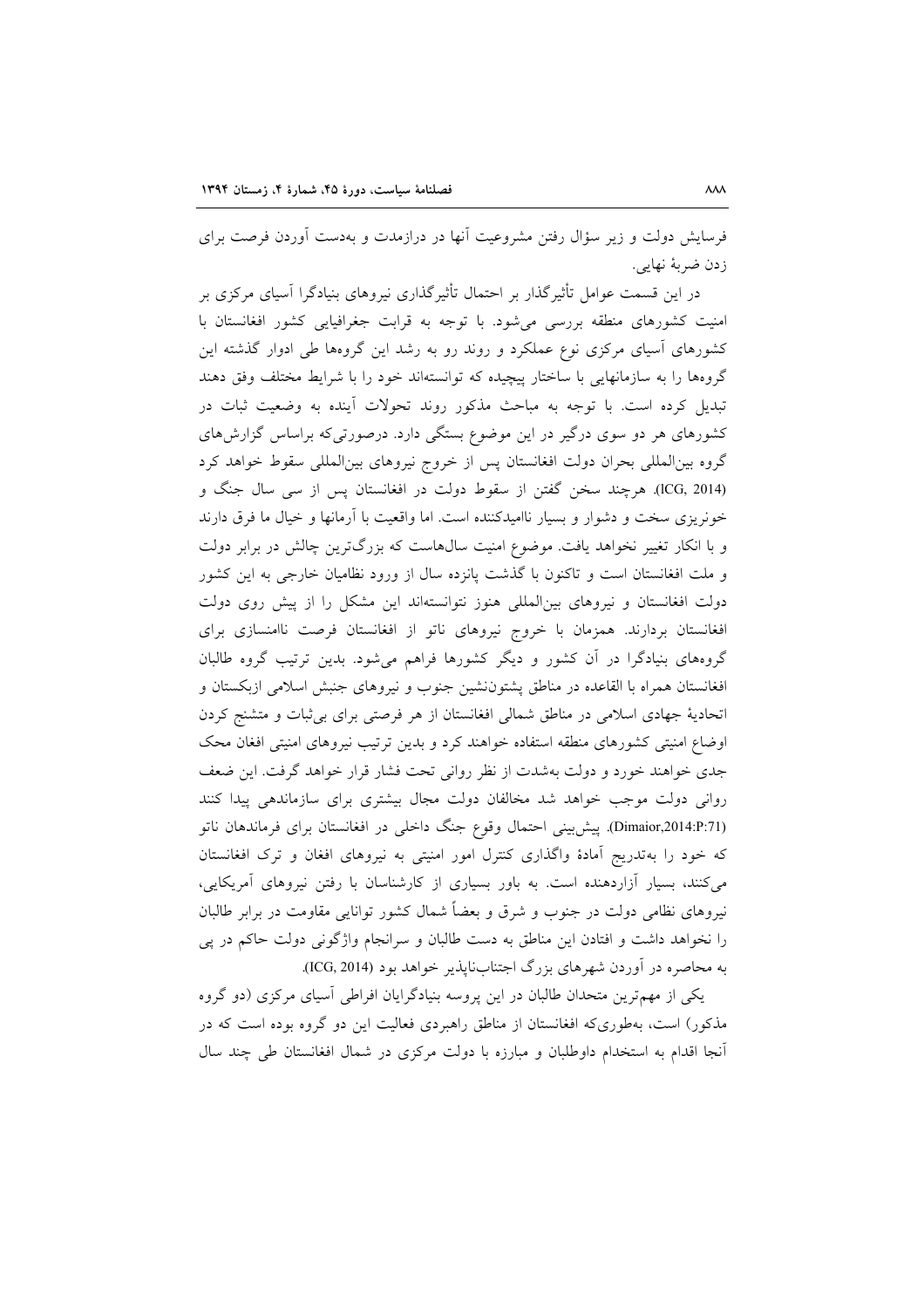گذشته کردهاند. بهطوریکه عملاً به جناح ازبک گروه طالبان تبدیل شدهاند و علاوهبر به خطر انداختن امنیت ملی افغانستان و جنگ علیه نیروهای ایساف برای کشورهای آسیای مرکزی چین و روسیه نیز مشکل ساز شدهاند.

با توجه به حضور پررنگ اقوام تاجیک ازبک و ترکمن در شمال افغانستان و در مقابل حضور کمرنگ پشتونها در قسمتهای شمالی افغانستان عملکرد و نفوذ نیروهای طالبان بهعلت پشتون بودن در آن مناطق کمتر خواهد بود که بی شک قادر به عضوگیری و بعضاً انجام عملیات نخواهند بود. ولی نیروهای جهادی ازبک بهدلیل قرابت قومی نفوذ بسیار زیادی در مناطق شمالی افغانستان دارند و در آنجا اقدام به عضوگیری و بعضاً انجام عملیات می کنند. تاکنون جنبش اسلامی ازبکستان و اتحادیهٔ جهادی اسلامی بهطور عمده در حال مبارزه در شهرهای قندوز، بلخ، بغمان، سمنگان، جوزجان، فاریاب، بدخشان و بادغیس که در مرز ازبکستان و ترکمنستان وتاجیکستان قرار دارد، بودهاند (Balci, 2014: 12).

باید توجه داشت که این گروهها در مناطقی اقدام به عضوگیری و انجام عملیات میکنند که به شکل سنتی مخالف طالبان هستند و این از مختصات خاص این گروههاست. در حقیقت حضور گروههای جهادی ازبک چالش جدی برای نیروهای ایساف و نیروهای امنیتی افغان است. شمال کشور که انتظار میرفت یکی از نقاط امن و باثبات کشور باشد، اکنون به یکی از مناطق بحرانزده تبدیل شده است. حملات صورتگرفته در سال ۲۰۱۳، ۳۶ مورد و در سال ۲۰۱۴، ۴۱ و تا اواسط سال ۲۰۱۵، ۱۸ مورد بوده است که حکایت از فعالیت گسترده و رو به رشد این گروهها دارد. از جملهٔ این حملات میتوان به اقدام حملات انتحاری متعدد مثل استفاده از زنان انتحاری به گروه بازسازی آمریکایی در درهٔ پنج شیر اشاره کرد. اقدام در بهدست گرفتن سد شهر فاریاب و زدوخورد در می ۲۰۱۳ در بدخشان و حمله به مقر پلیس در استان قندوز در مارچ ۲۰۱۲ و در جدیدترین حمله در سپتامبر ۲۰۱۵ شورشیان توانستند کنترل شهر قندوز مرکز ایالت قندوز را چند روز به تصرف خود درآورند. در حقیقت این گروهها در صدد ایجاد یک دولت در سایه در قسمتهایی از شمال افغانستان و جنوب کشورهای آسیای مرکزی هستند. در حقیقت با گسترده شدن دامنهٔ مبارزه و انتقال نیروها از مناطق بحرانزدهٔ جنوب کشور به شمال و شرق کشور فشار از نیروهای طالبان مستقر در جنوب کاسته و دامنهٔ عمل بیشتری در اختیار آنها قرار گرفته است. از دیگر عوامل تأثیرگذار نبود رهبر کاریزماتیک و قدرتمند بین رهبران قومی در شمال (مرگ برهانالدین ربانی در ستپامبر ۲۰۱۱ این روند را تشدید کرد) و موجب دودستگی و اختلاف بین اقوام مستقر در شمال افغانستان شده است. در افغانستان قومیتهای زیادی (بیش از ۵۰ قومیت) وجود دارد. در این میان چهار قوم در مناطق جغرافيايي خاص خود استقرار يافتهاند. قوميت پشتون در شرق و جنوب افغانستان به مركزيت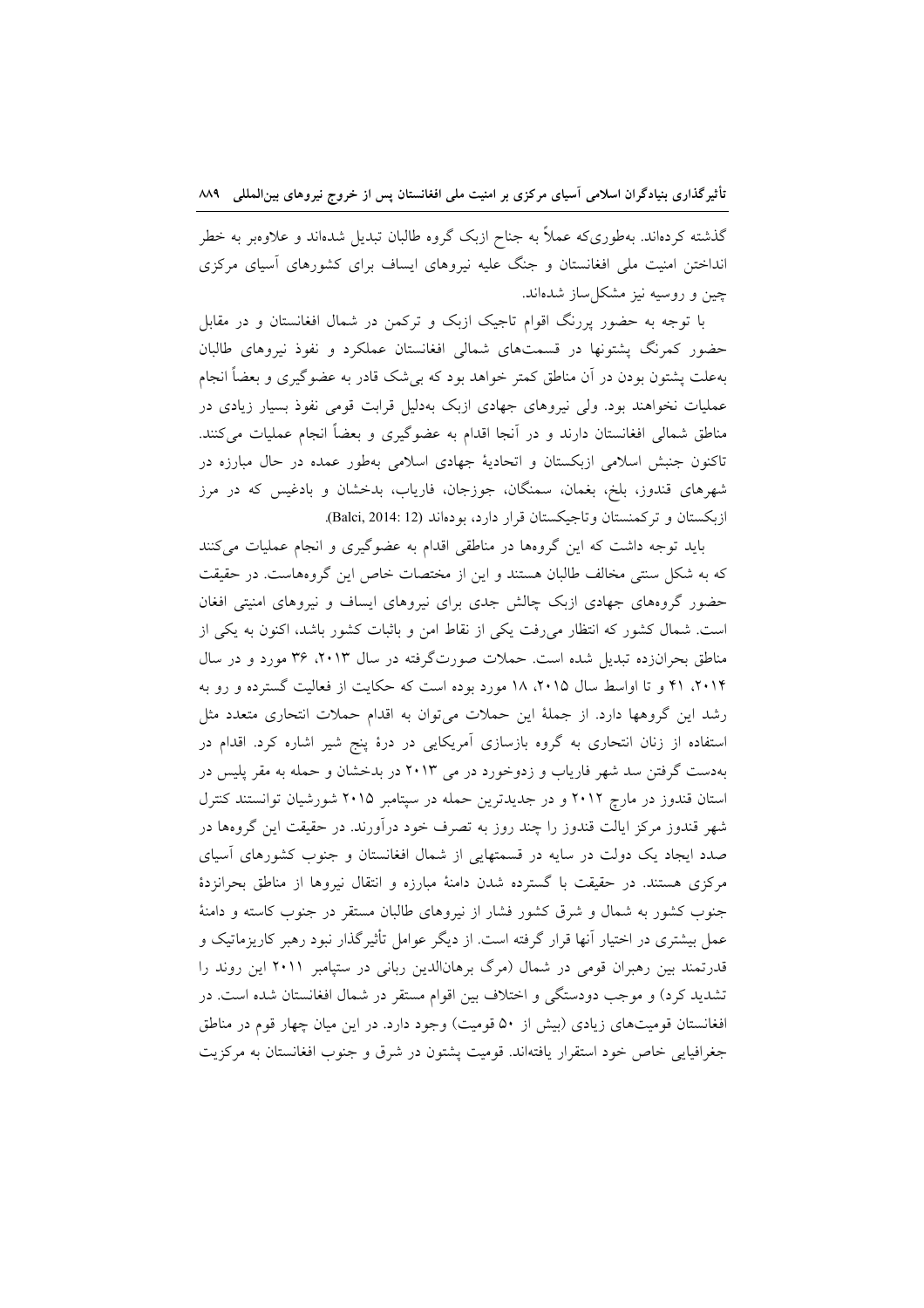شهرهای قندهار و جلال آباد قومیت تاجیک در مناطق شمال و غرب و قومیت ازبک در منطقهٔ مزار شریف و هزارجات در منطقهٔ مرکزی استقرار یافتهاند. با توجه به تسلط قوم پشتون بر سایر اقوام و تسلط این قوم به مراکز اصلی سیاسی، امنیتی و اقتصادی (هر دو رئیسجمهور افغانستان حامد کرزای و اشرف غنی احمد زی پشتون هستند) موجب سرخوردگی اقوام و گروهای دیگر و یکی از عوامل بسیار مهم هرچه بیشتر رادیکالیزه شدن این اقوام و جذب در گروههای بنیادگرا مثل IMU و IJU شده است. در حقیقت تضاد قومیتی و در اولویت قرار دادن منافع قومی بر منافع ملی یکی از عوامل تشتت بین گروههای قومی در افغانستان بوده است. از دیگر عوامل مؤثر عملکرد نیروهای امنیتی افغانستان است، بهطوریکه موفقیت در افغانستان منوط به تواناییهای این نیروها در تأمین امنیت داخلی کشور است که بتوانند از خیزش دوبارهٔ گروههای جهادی در اقصی نقاط کشور جلوگیری کند (ICG, 2014).

در همین زمینه هدف ناتو افزایش نیروهای افغان در سطحی است که این نیروها بتوانند بدون حضور نیروهای خارجی علیه طالبان بجنگند و از بازگشت گروههای تروریستی بینالمللی به افغانستان جلوگیری کنند. در حال حاضر نیروهای امنیتی افغان ۳۵۲۰۰۰ سرباز در حال خدمت هستند که براساس برنامههای ناتو قرار است نیروهای امنیتی افغان تا سال ۲۰۱۷ به کمتر از ۲۸۵۰۰۰ نفر کاهش یابد. قرار است این کاهش برنامهریزی شده طی دو سال اول پس از عملیات رزمی ناتو در این کشور عملی شود. درست در زمانی که کشور بسیار آسیبپذیر خواهد بود و در مورد سرنوشت ۶۷۰۰۰ نظامی آموزش دیده و جوانی که در زمان این کاهش از بدنهٔ نیروهای امنیتی جدا میشوند و به شغل نیاز دارند، برنامهٔ مشخصی وجود ندارد و با بیکاری حدود ۳۵ درصد موجود در افغانستان و فراهم نکردن فرصتهای کاری برای اعضای سابق نیروهای امنیتی افغان میتواند أنها را به سمت گروههای شورشی سوق دهد. برنامهریزی ناتو برای کاهش تعداد نیروهای امنیتی افغان براساس نگرانیهای مالی کشورهای غربی اتخاذ شده است نه براساس ارزیابی واقع بینانه در مورد نیازهای امنیتی افغانستان .(Epkenhans, 2013: 70)

از دیگر عوامل مؤثر انسجام و ارتباطات گسترده بین گروههای جهادی است، یعنی در مقابل تشتت و دودستگی بین جنگسالاران و رهبران قومی شمال افغانستان و ضعف عمومی حاکم بر دولت افغانستان اتحاد و انسجام گروههای جهادی در حال افزایش است، بهطوری که اتحاد راهبردی بین گروههای جهادی ازبک با تحریک طالبان پاکستان، شبکهٔ حقانی طالبان یاکستانی و القاعده وجود دارد و همین طور در اواسط سال ۲۰۱۴ جنبش جهاد اسلامی و اتحادیهٔ جهاد اسلامی با رهبر گروه دولت اسلامی عراق و شام (داعش) نیز بیعت کردند؛ این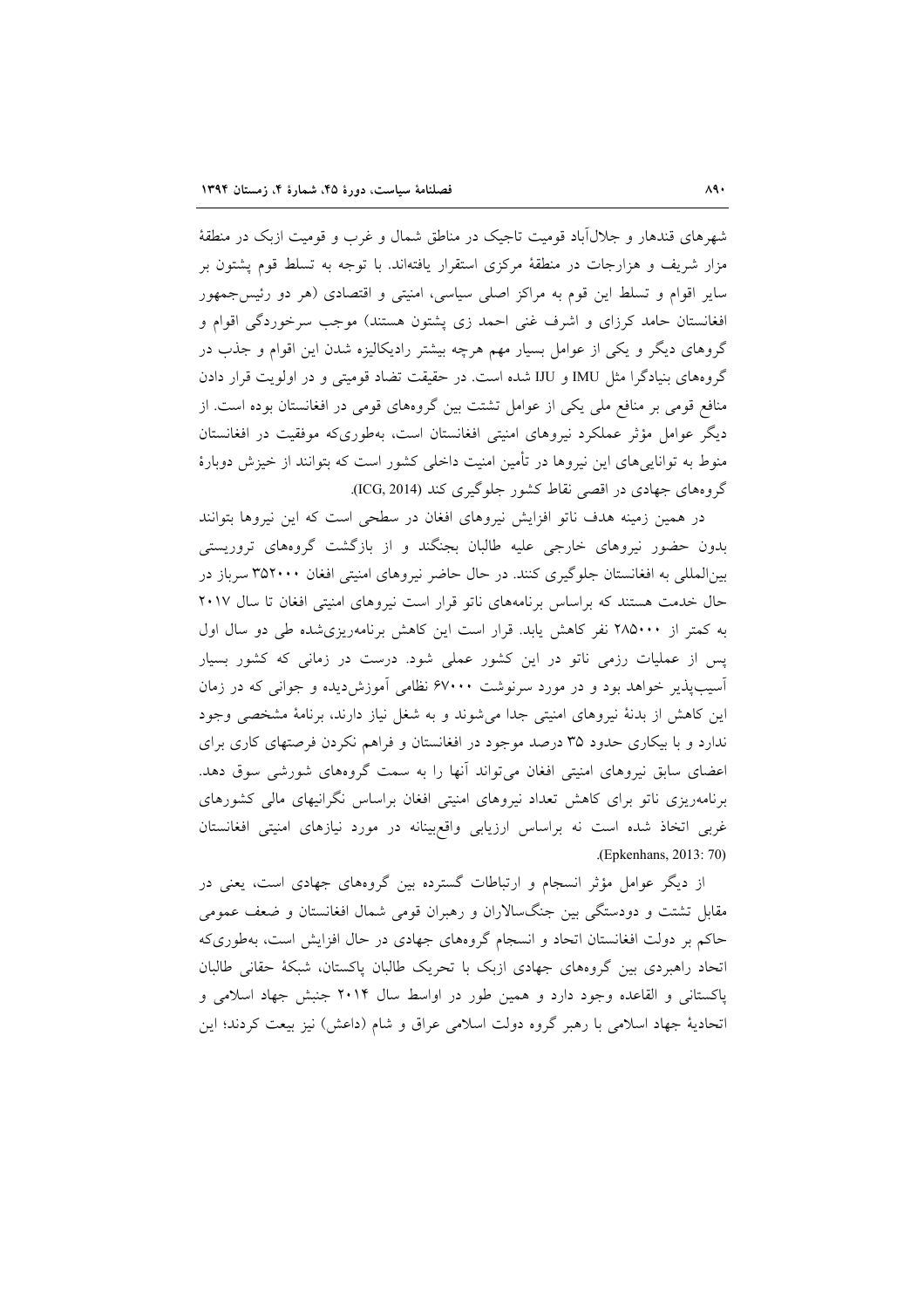بیعت و تأثیرپذیری فکری و مالی تاکتیکی از این گروه چندان نشانهٔ خوبی برای کشورهای منطقه نسبت (Seifert, 2014: 51).

علاوه بر این مسائل از نظر ژئوگرافی مرز متخلخل و نفوذپذیر بین افغانستان و کشورهای آسیایی از عوامل بسیار مهم و آسیبپذیر این کشورها در مقابل هجوم اسلامگرایان است. مرز آبي بين تاجيكستان و افغانستان رودخانهٔ ينجي است كه اسلامگرايان بهراحتي مي توانند از آنجا عبور کنند و با توجه به حضور گستردهٔ ساکنان محل سنی در دو سوی مرز یعنی درهٔ فرغانه از طرف تاجیکستان و سنیهای افغان بهجز منطقهٔ بدخشان که شیعیان اسماعیلی حضور دارند، بر آسیبپذیری این منطقه افزوده است. بهطوریکه در مارچ ۲۰۱۳، سی مخالف افغان قصد ورود غیرقانونی به مرز تاجیکستان را داشتند که با مقاومت مرزبانان مواجه شدند. بیستودو تلاش ناموفق نیز در سال ۲۰۱۳ برای ورود از سوی اسلامگرایان گزارش شده که این رقم در سال ۲۰۱۴ چهل وسه مورد بوده است. مجموع این عوامل موجب شده است مرز بین کشورهای آسیای مرکزی و افغانستان بسیار آسیبپذیر جلوه کند (Sakai, 2014: 40).

#### نتيجه

در این مقاله ضمن مروری بر روند شکل گیری و رشد گروههای اسلامی بنیادگرا در آسیای مرکزی از دههٔ هشتاد میلادی تا به امروز نشان دادیم که این گروهها از فعالیتهای سادهٔ زیرزمینی تا گروههایی پیچیده پیش رفتند. نتیجهٔ بخش اول مقاله این است که این گروهها اکنون به گروههای بالقوه خطرناکی تبدیل شدهاند که مترصد فرصت هستند. شاید این فرصت خروج نیروهای بین|لمللی از افغانستان باشد که به تکرار سناریو دولت اسلامی عراق و شام (داعش) که منطقهٔ حایل را در مرز بین عراق و سوریه تصرف کرده و اعلام خلافت کردند منجر شود، هشداری جدی است برای کشورهای منطقه در جهت عدم تکرار آن سناریو. اعتقاد نگارندگان بر آن است که اگر گروههای اسلامی بنیادگرای آسیای مرکزی تنها تهدید موجود پس از خروج نیروهای ایساف از افغانستان نباشد، میتواند یکی از مهمترین تهدیدهای موجود باشد و باید این تهدید از سوی دولتها و کارشناسان مسائل راهبردی و امنیتی جدی تلقی شود. عوامل مؤثر بر جدی بودن این تهدید به مسئلهٔ ثبات در کشورهای آسیای مرکزی و افغانستان بستگی دارد. بهطوریکه از عوامل موجود نگرانکننده در افغانستان ضعف ساختارهای سیاسی و امنیتی در افغانستان و فساد و بیقانونی گسترده و توانایی ناکافی نیروهای امنیتی برای مقابله با بنیادگرایان اسلامی است و با وجود انعقاد توافق امنیتی بلندمدت بین أمریکا و افغانستان راهبرد روشنی از سوی نیروهای ناتو برای حفظ وضعیت به نسبت باثبات امروزی وجود ندارد. اختلافات قومی بین اقوام مختلف افغانستان از دیگر عوامل مؤثر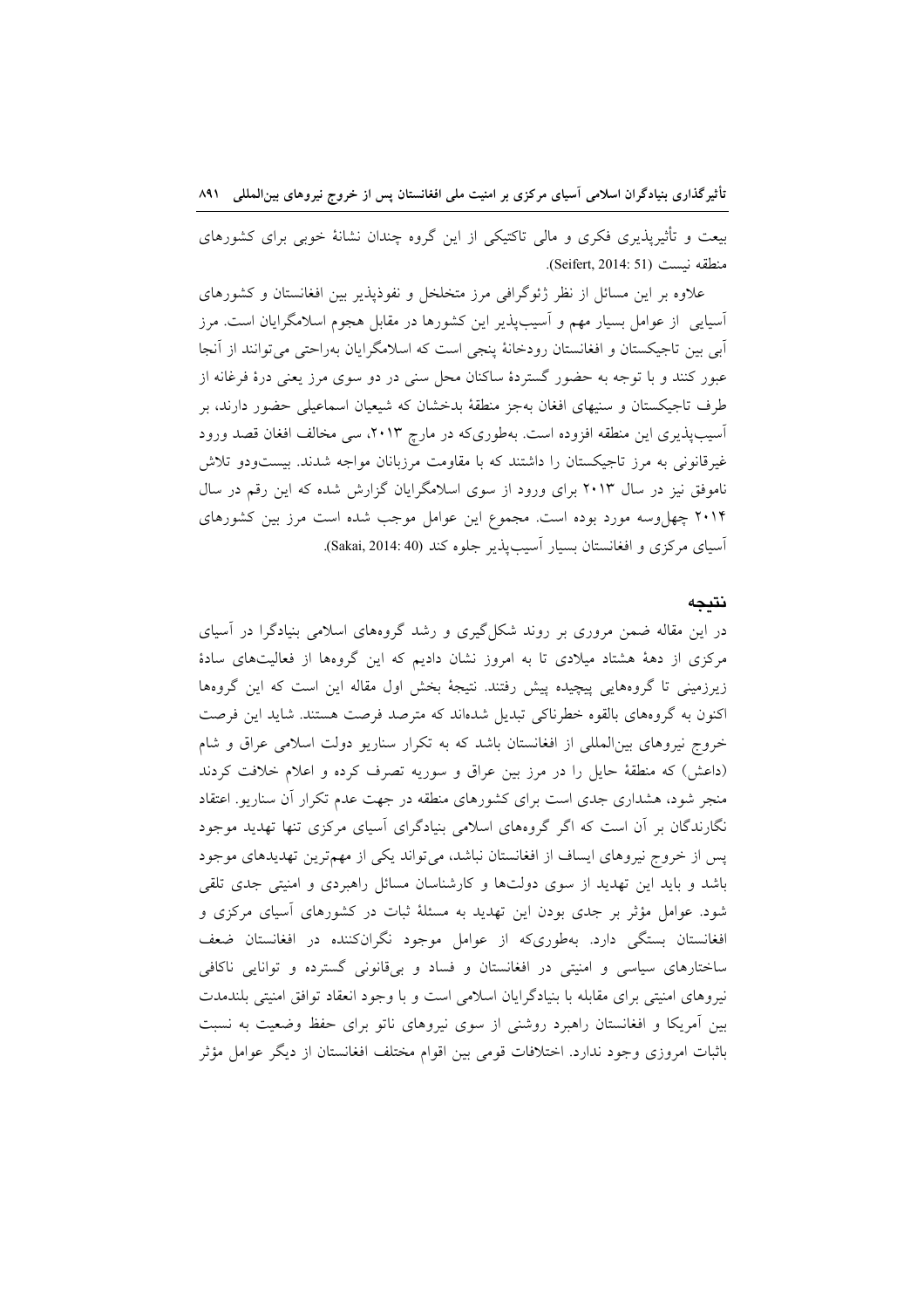است. بهطوری که برای این گروهها استفاده از اختلافات قومی با توجه به تسلط و نفوذ گستردهٔ قوم پشتون در ارگانهای مهم دولتی و به بازی گرفته نشدن اقوام دیگر موجب شده گروههای اسلامی بنیادگرای آسیای مرکزی بتوانند از این شکاف قومی به نفع اهداف خود بهرهبرداری کنند. از عوامل مؤثر دیگر تشتت بین گروههای قومی شمال است، بهطوریکه با ترور برهانالدین ربانی رهبر تاجیکهای شمال در سال ۲۰۱۱ رهبر کاریزماتیک دیگری ظهور نکرده است که اقوام مختلف بتوانند حول اّن شخصیت اجماع کنند. بهطوریکه عبدالرشید دوستم که هماکنون معاون رئیس جمهور افغانستان است، نتوانسته گروههای قومی را وارد اتحاد راهبردی کرده و بر سر اهداف ملی دور هم جمع کند. از طرف مقابل گروههای اسلامی بنیادگرای مورد نظر ما در این مقاله یعنی جنبش اسلامی ازبکستان و اتحادیهٔ جهادی اسلامی ضمن اینکه در اتحاد راهبردی با سایر گروهها بنیادگرا هستند، در اهداف خود مصمم بوده و مترصد فرصت برای بی ثبات کردن منطقهاند. در این بین بیعت کردن سران گروههای اسلامی بنیادگرا در آسیای مرکزی با بهاصطلاح خلیفهٔ گروه دولت اسلامی عراق و شام (داعش) و الهامپذیری این گروه از راهبرد این گروه در غصب قدرت در قسمتهایی از غرب عراق و شرق سوریه و حمایت فکری و مالی و تاکتیکی از سوی داعش به این گروهها نشانه و سیگنالهای خوبی نیست. در مقابل کشورهای آسیای مرکزی بهظاهر باثباتترند؛ شکافهای سیاسی و اجتماعی اقتصادی دارند که در ساختار آنها نهفته است که ساختار آنها را نسبت به هر نوع شوک پیش بینی،ناپذیر ناپایدار میکند. مثلاً با توجه موفقیتهای اقتصادی قزاقستان هنوز این کشور نتوانسته مشکل رادیکال محافل سنی در غرب کشور را حل کند. تنشهای اجتماعی با پسزمینههای اجتماعی و همچنین مسئلهٔ جانشینی نور سلطان نظر بایف از عوامل تنشزا و بهرهبرداری این گروهها از این موقعیتها به نفع خود است.

ازبکستان در این بین شرایط ویژهای دارد. بهدلیل حضور اکثریت مسلمان و وجود قسمت اعظم مناطق متشنج درهٔ فرغانه در این کشور و با توجه به اینکه خاستگاه اصلی گروههای اسلامی جهادی مورد بحث در مقالهٔ ما یعنی جنبش اسلامی و اتحادیهٔ جهادی اسلامی از این کشور بوده که هدف خود را سرنگون کردن دولت اسلام کریموف اعلام کردهاند و اولین هدفی است که اسلامگرایان قصد هدف قرار دادن آن را دارند. مسئلهٔ سرکوب شدید اسلامگرایان از موضوعات مهمی است که موجب رادیکال تر شدن هرچه بیشتر گروههای اسلامی شده است. برای مثال مسئلهٔ اندیجان در سال ۲۰۰۵ که در پی دستگیری سران گروه اسلامی صوفی مسلک اکر میه پیش آمد و موجب تنشهای شدید بین دولت و اسلامگرایان شد و متعاقب آن سوء استفادهٔ اسلامگرایان رادیکال از این وضعیت از نمونههای بارز استفاده از شکاف و تنشهای موجود در ساختار دولتها به نفع منافع خود است. علاوه بر این مسئلهٔ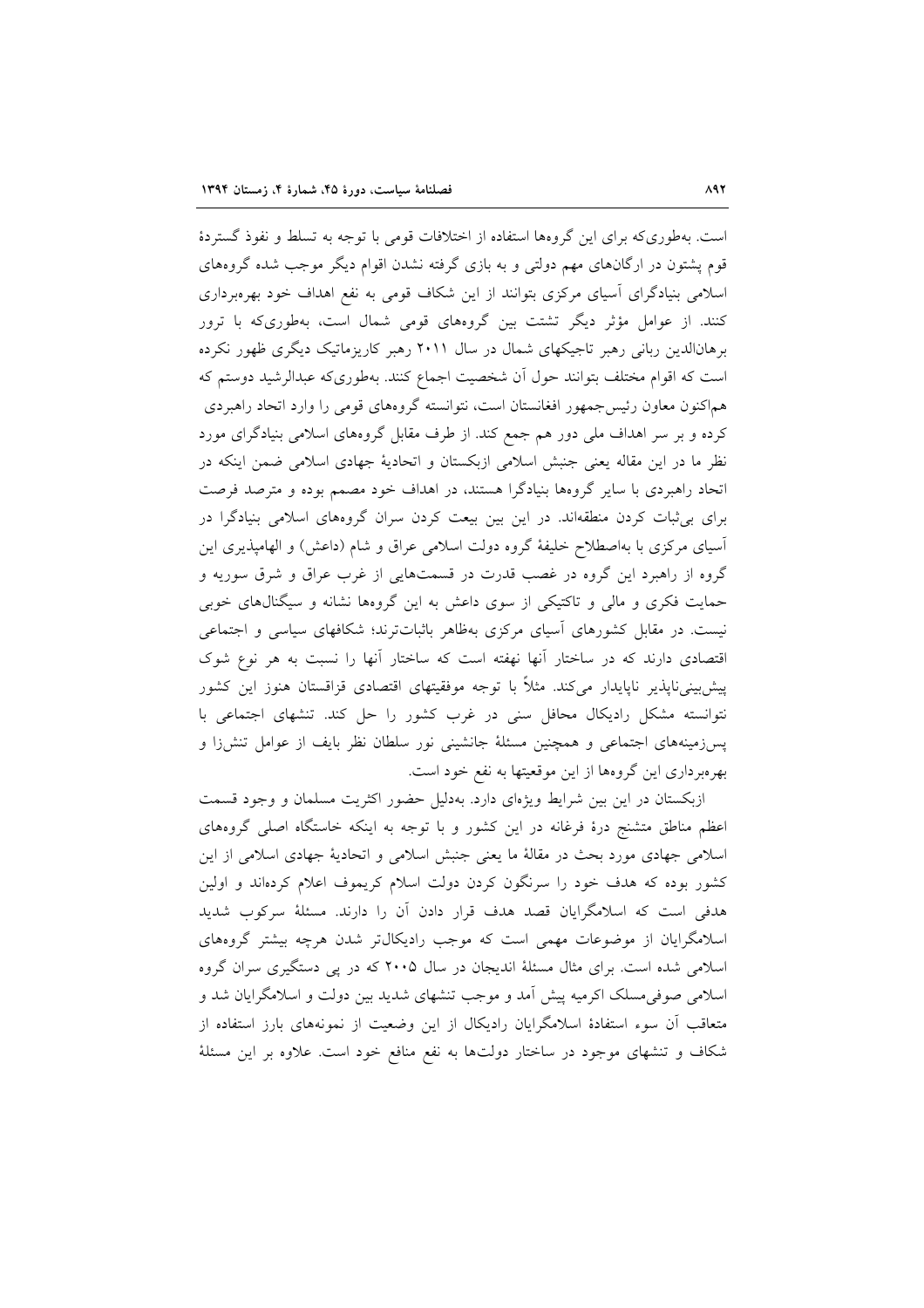جانشینی بعد از اسلام کریموف و مبارزه بر سر قدرت بعد از آن بین نخبگان و جنگ داخلی میتواند از عوامل تنشزا قلمداد شود. قرقزیستان جدا از اینکه از ضعف کلی حکومت در ساختارهای اقتصادی و اجتماعی رنج می برد و نتوانسته شکاف بین شمال و جنوب این کشور را حل کند که منبع تنش های جدی در این کشور بوده است. مثل وقایعی که در سال ۲۰۱۰ در این کشور اتفاق افتاد و گروههای اسلامی در جنوب این کشور سعی داشته اند ًاز این تنش ها بهر هبر داری نمایند.

تاجیکستان از بین چهار کشور بیشترین درگیری را با اسلامگرایان دارد و از نظر اقتصادی ضعیفتر است و فرسایش دولت موجب بی ثباتی هرچه بیشتر اوضاع شده است. در عین حال تنشهای مرزی بین تاجیکستان، ازبکستان و قرقیزستان از جمله عوامل تنشرزا بین این کشورهاست. نگارندگان بر این اعتقادند که برای کاهش تهدید اسلامگرایان پس از سال ۲۰۱۴ اعمالی از سوی دولتهای آسیای مرکزی انجام گیرد، از جمله افزایش عملیات کنترل مرزی برای جلوگیری از هجوم اسلامگرایان؛ در اولویت قرار گرفتن گسترش همکاری با سازمان همکاری شانگهای؛ تشکیل نیروی واکنش سریع در میان کشورهای مشترکالمنافع.

در بعد سیاسی نیز رهبران آسیای مرکزی باید از اشتباهات گذشتهٔ خود و بهخصوص از سرنوشت بعضی از سران کشورهای خاورمیانه عربی درس بگیرند و در جهت اصلاحات سیاسی، اجتماعی و مذهبی گام بردارند. ممکن است ترویج اسلام سنتی -دولتی در کوتاهمدت كارساز باشد. اما ادامهٔ این وضعیت در بلندمدت كارساز نخواهد بود. انتظار دولتها در طول این مدت از مردمانشان که مسلمان سنی و صوفی مسلک با گرایش های معتدل هستند، عدم جبههگیری سیاسی بوده است که این وضعیت نمی تواند ادامه یابد و باید مطالبات دینی مردم را پاسخگو بود. بی تفاوت بودن و صورت مسئله را پاک کردن راهحل مشکل در درازمدت نیست و باید سعی در جذب اسلامگراهای تندرو در یک پروسهٔ سیاسی کنند و از خطر رادیکال تر شدن هرچه بیشتر آنها جلوگیری بهعمل آورند. در کل تهدید اسلامگرایان تندرو آسیای مرکزی اگر تنها تهدید پس از خروج نیروهای بینالمللی از افغانستان نباشد، میتواند یکی از مهمترین تهدیدها باشد که در صورت عدم مدیریت صحیح و منطقی از سوی سران دولتهای منطقه به فاجعه منتهي خواهد شد.

# منابع و مآخذ

#### الف) فارسى

١. احتشامي، انوشيروان (١٣٨١) بنيادگرايي اسلامي و اسلام سياسي، ترجمه محسن اسلامي، فصلنامه علوم سياسي، شماره ١٨. ۲. خسروی، غلامرضا (۱۳۸۵) در آمدی بر بنیادگرایی اسلامی، مطالعات راهبردی، شماره اول، بهار.